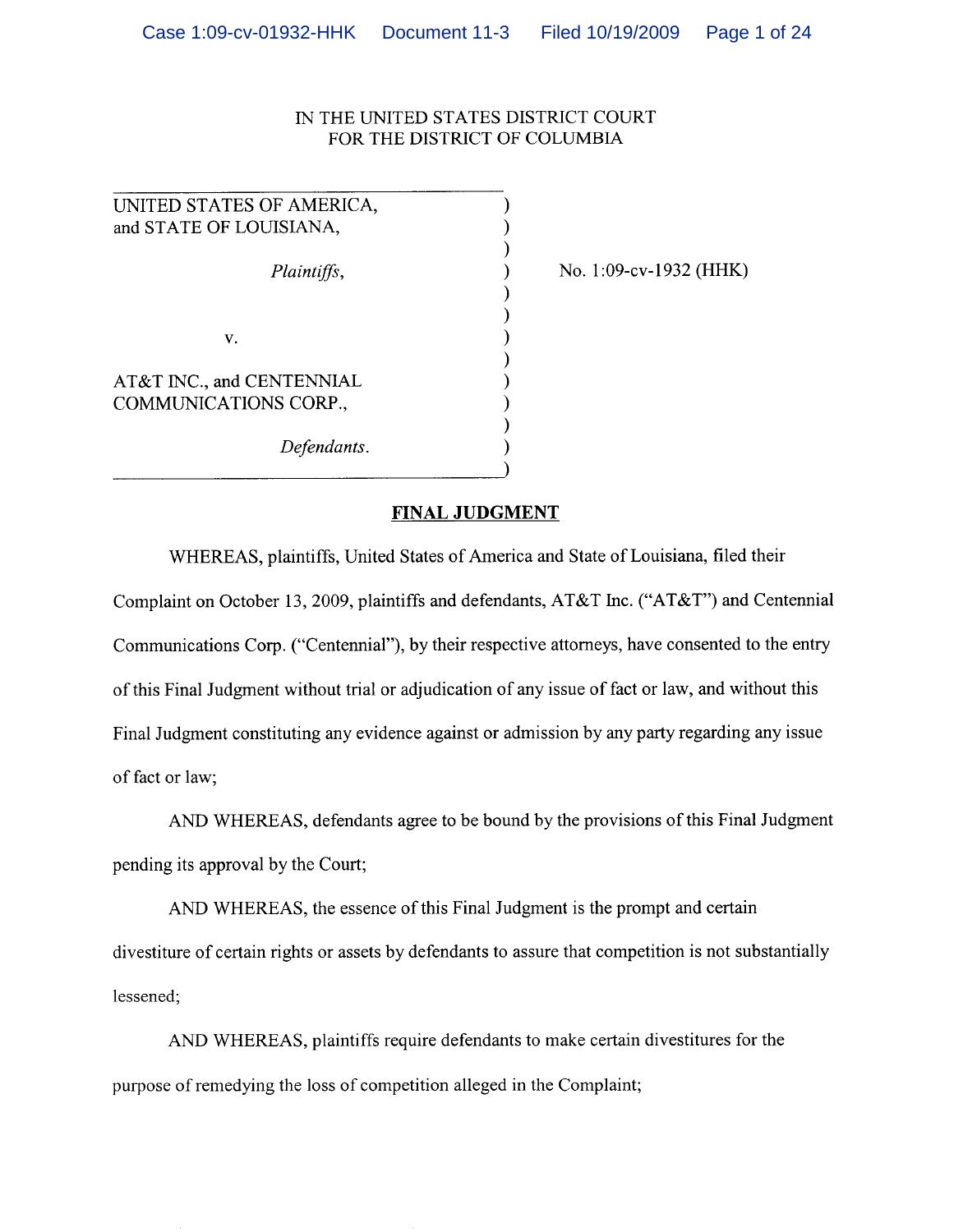AND WHEREAS, defendants have represented to plaintiffs that the divestitures required below can and will be made, and that defendants will later raise no claim of hardship or difficulty as grounds for asking the Court to modify any of the divestiture provisions contained below;

NOW THEREFORE, before any testimony is taken, without trial or adjudication of any issue of fact or law, and upon consent of the parties, it is ORDERED, ADJUDGED AND DECREED:

#### I. Jurisdiction

This Court has jurisdiction over the subject matter of and each of the parties to this action. The Complaint states a claim upon which relief may be granted against defendants under Section 7 of the Clayton Act, as amended (15 U.S.C. § 18).

#### II. Definitions

As used in this Final Judgment:

A. "Acquirer" or "Acquirers" means the entity or entities to whom defendants divest the Divestiture Assets.

B. "AT&T" means AT&T Inc., a Delaware corporation, with headquarters in Dallas, Texas, its successors and assigns, and its subsidiaries, divisions, groups, affiliates, partnerships and joint ventures, and their directors, officers, managers, agents, and employees.

C. "Centennial" means Centennial Communications Corp., a Delaware corporation, with its headquarters in Wall, New Jersey, its successors and assigns, and its subsidiaries, divisions, groups, affiliates, partnerships and joint ventures, and their directors, officers, managers, agents,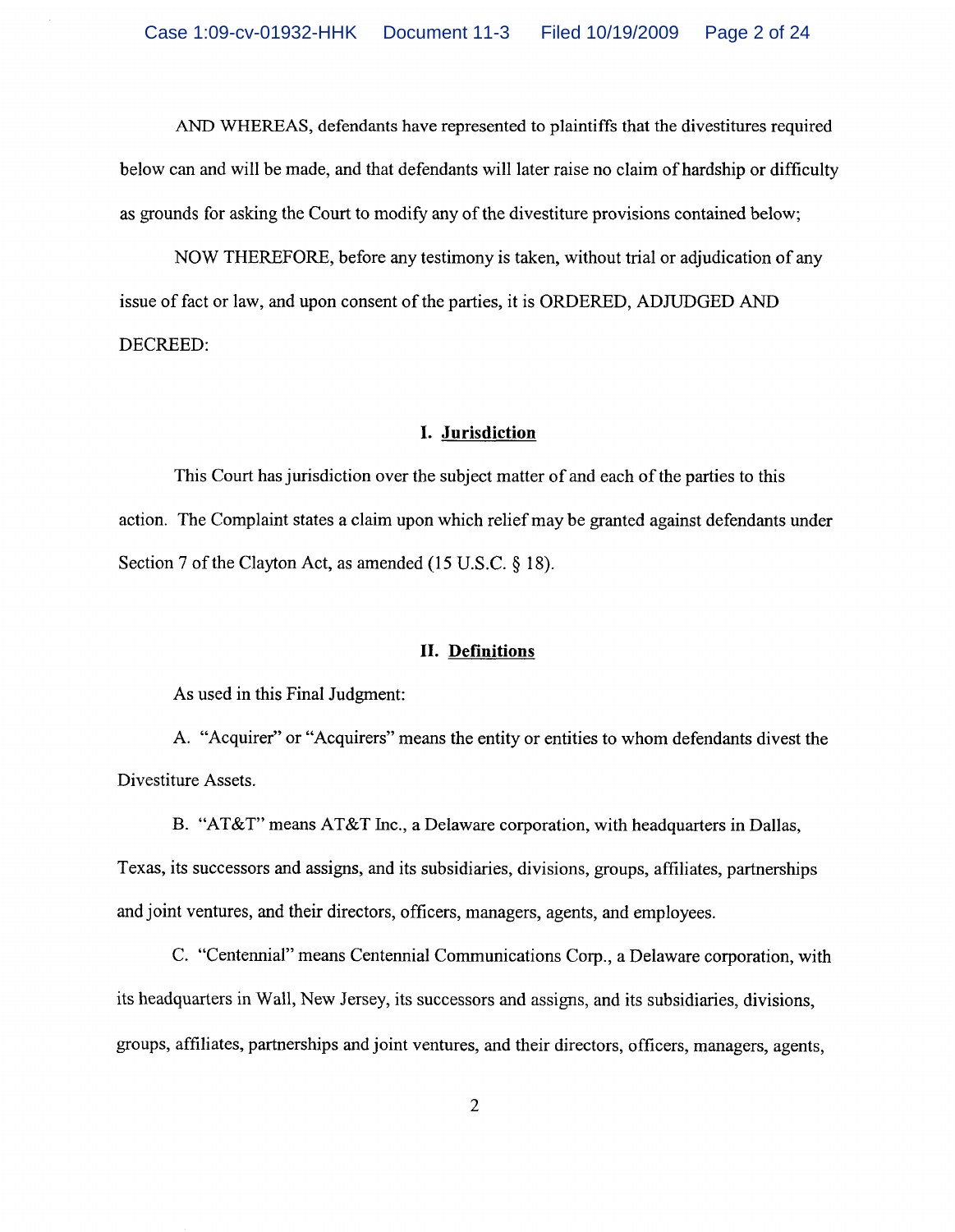and employees.

D. "CMA" means cellular market area which is used by the Federal Communications Commission ("FCC") to define cellular license areas and which consists of Metropolitan Statistical Areas ("MSAs") and Rural Service Areas ("RSAs").

E. "Divestiture Assets" means each mobile wireless telecommunications services business to be divested under this Final Judgment, including all types of assets, tangible and intangible, used by Centennial in the operation of its mobile wireless telecommunications services businesses in each of the following CMA license areas:

- (1) Lafayette LA MSA (CMA 174);
- (2) Alexandria LA MSA (CMA 205);
- $(3)$  LA RSA 3 (CMA 456);
- (4) LA RSA 5 (CMA 458);
- (5) LA RSA 6 (CMA 459);
- (6) LA RSA 7 (CMA 460);
- (7) MS RSA 8 (CMA 500); and
- (8) MS RSA 9 (CMA 501).

The term "Divestiture Assets" shall also include all types of assets, tangible and intangible, used by Centennial in the operation of its mobile wireless telecommunications services business in the Lake Charles MSA (CMA 197), if plaintiff United States in its sole discretion, after consultation with plaintiff State of Louisiana, determines that defendants must divest Centennial's mobile wireless telecommunications services businesses in the Lake Charles MSA (CMA 197) to ensure a successful divestiture of the Divestiture Assets in the Lafayette LA MSA (CMA 174), LA RSA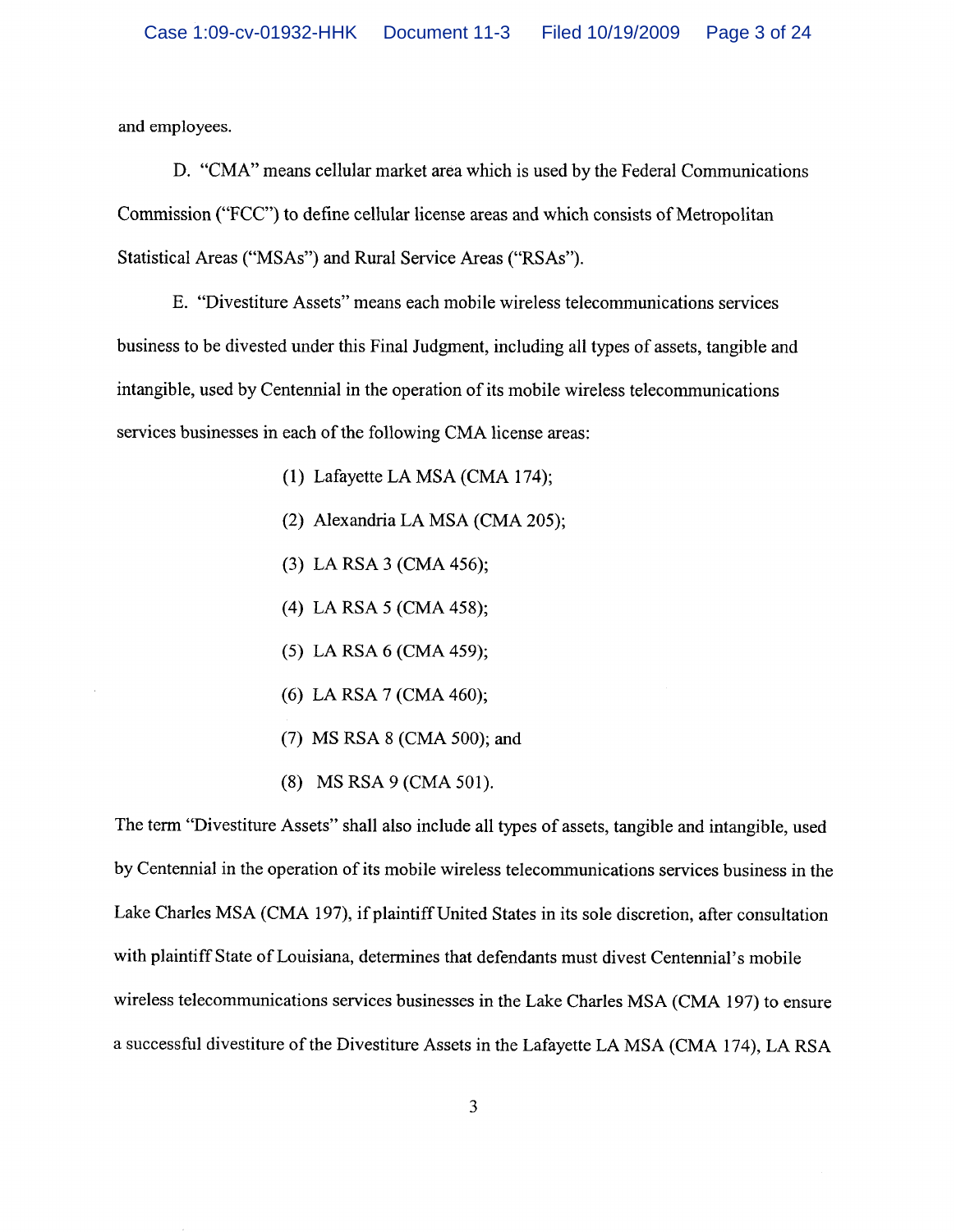5 (CMA 458), LA RSA 6 (CMA 459), and LA RSA 7 (CMA 460). To ensure that the divested mobile wireless telecommunications services businesses remain viable, ongoing businesses, the term "Divestiture Assets" shall be construed broadly to accomplish the complete divestiture of the entire mobile wireless telecommunications services business of Centennial in each of the CMA license areas being divested.

The Divestiture Assets shall include, without limitation, all types of real and personal property, monies and financial instruments, equipment, inventory, office furniture, fixed assets and furnishings, supplies and materials, contracts, agreements, leases, commitments, spectrum licenses issued by the FCC and all other licenses, permits and authorizations, operational support systems, cell sites, network infrastructure, switches, customer support and billing systems. interfaces with other service providers, business and customer records and information, customer contracts, customer lists, credit records, accounts, and historic and current business plans that relate primarily to the mobile wireless telecommunications services businesses being divested, as well as any patents, licenses, sub-licenses, trade secrets, know-how, drawings, blueprints, designs, technical and quality specifications and protocols, quality assurance and control procedures, manuals and other technical information defendants supply to their own employees, customers, suppliers, agents, or licensees, and trademarks, trade names and service marks or other intellectual property that relate primarily to the mobile wireless telecommunications services businesses being divested, including: (i) any intellectual property created during the time period that the Divestiture Assets are operated by a Management Trustee or Divestiture Trustee; and (ii) all intellectual property rights under third-party licenses that are capable of being transferred to the Acquirer(s) either in their entirety, for assets described in (a) below, or through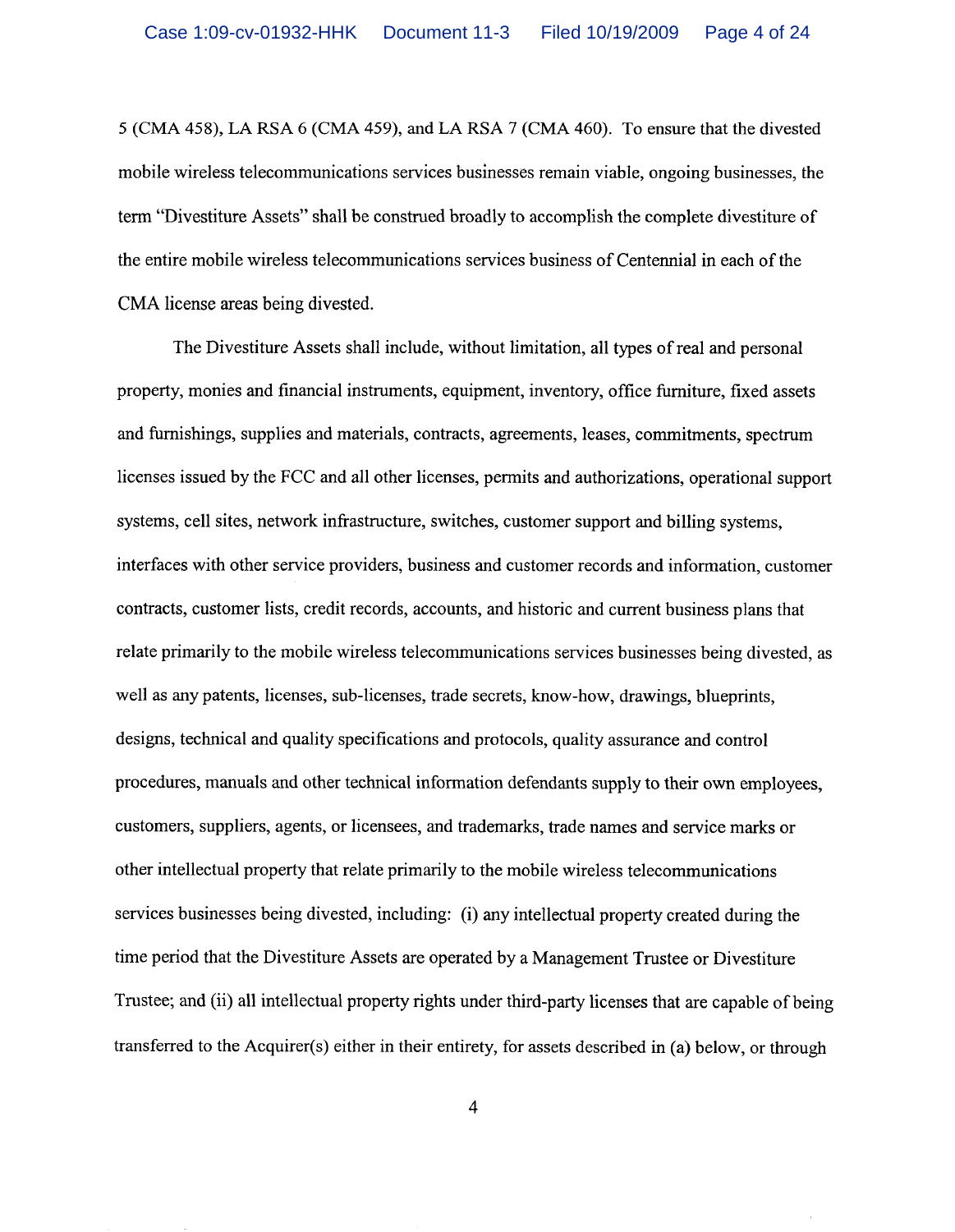a license obtained through or from defendants, for assets described in (b) below. The Divestiture Assets shall also include 1) Multi-line Consumer Customer contracts if the account billing address is located within any of the CMAs where assets are required to be divested, and 2) Multiline Business Customer contracts if the primary business address for that customer is located within any of the license areas where assets are required to be divested, and further, any subscriber who obtains mobile wireless telecommunications services through any Multi-line Business Customer contract retained by defendants and who is located within the license areas identified above, shall be given the option to terminate its relationship with defendants, without financial cost, at any time within one year of the closing of the Transaction. Defendants shall provide written notice to these Multi-line Business Customers within 45 days after the closing of the Transaction of the option to terminate.

The divestiture of the Divestiture Assets shall be accomplished by:

- transferring to the Acquirer(s) the complete ownership and/or other rights  $(a)$ to the assets (other than those assets used substantially in the operations of defendants' overall mobile wireless telecommunications services business that must be retained to continue the existing operations of the wireless properties that defendants are not required to divest, and that either are not capable of being divided between the divested mobile wireless telecommunications services businesses and those not divested, or are assets that the defendants and the Acquirer(s) agree, subject to the approval of plaintiff United States, shall not be divided); and
- granting to the Acquirer(s) an option to obtain a non-exclusive.  $(b)$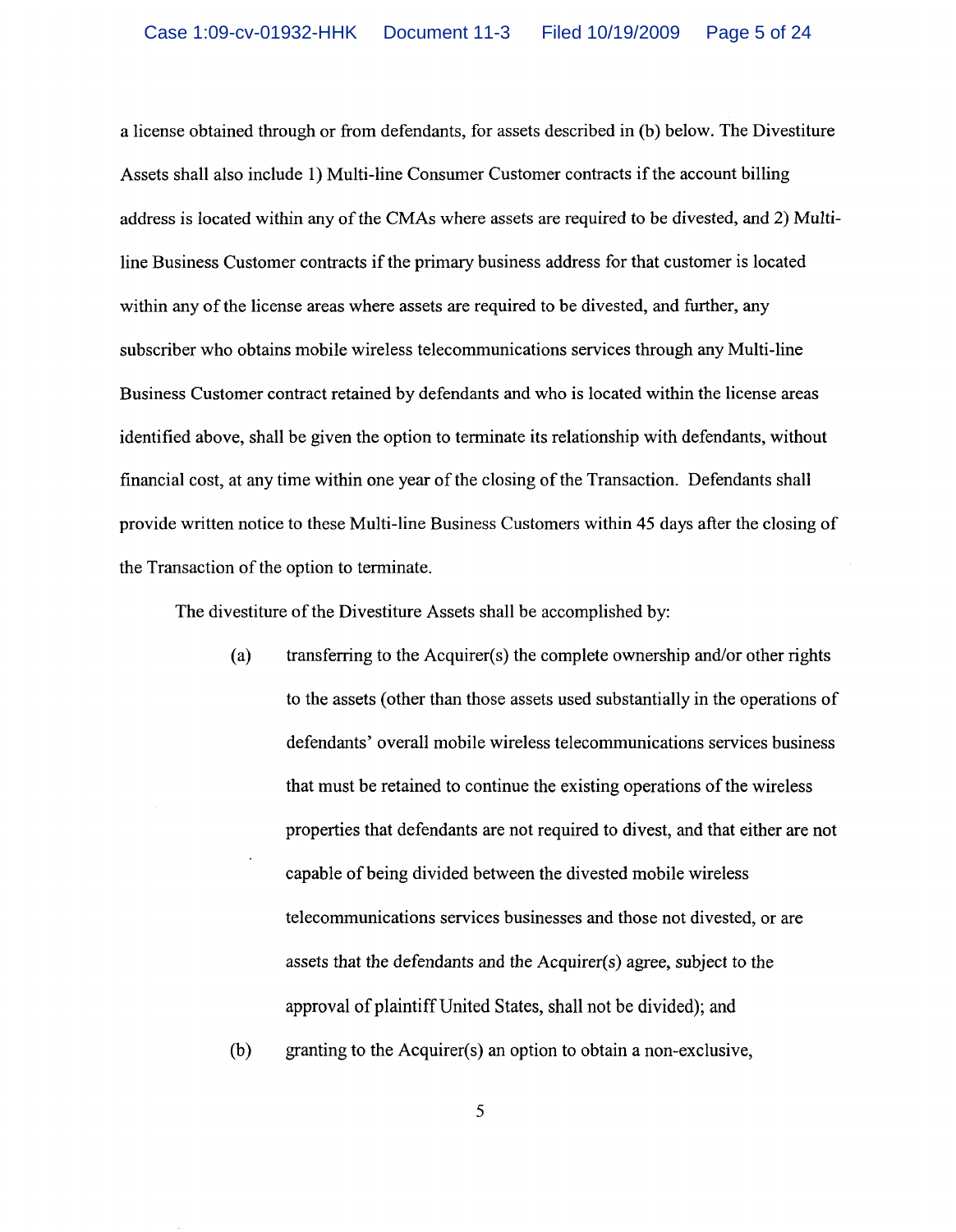transferable license from defendants for a reasonable period, subject to the approval of plaintiff United States, and at the election of the Acquirer(s), to use any of defendants' retained assets under paragraph (a) above used in operating the mobile wireless telecommunications services businesses being divested, so as to enable the Acquirer(s) to continue to operate the divested mobile wireless telecommunications services businesses without impairment. Defendants shall identify in a schedule submitted to plaintiff United States and filed with the Court as expeditiously as possible following the filing of the Complaint, and in any event prior to any divestiture and before the approval by the Court of this Final Judgment, any and all intellectual property rights under third-party licenses that are used by the mobile wireless telecommunications services businesses being divested that defendants could not transfer to the Acquirer(s) entirely or by license without third-party consent, the specific reasons why such consent is necessary, and how such consent would be obtained for each asset.

F. "Multi-line Business Customer" means a corporate or business customer that contracts with a defendant for the provision of mobile wireless telecommunications services to the corporate or business customers' employees or members over multiple devices.

G. "Multi-line Consumer Customer" means a consumer that contracts with a defendant for the provision of mobile wireless telecommunications services to the consumer and the consumer's family or group members over multiple devices.

6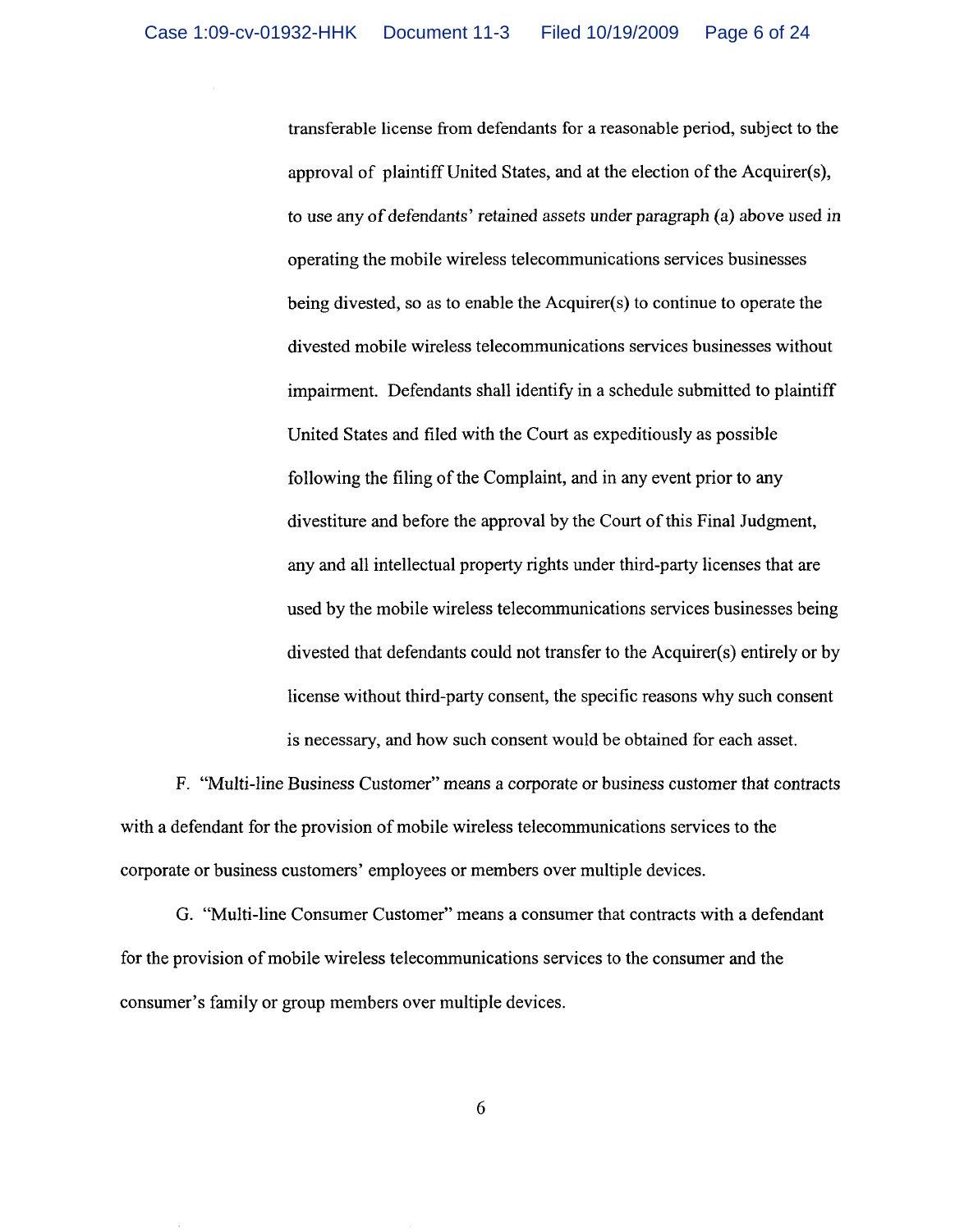H. "Transaction" means the Agreement and Plan of Merger among AT&T Inc..

Independence Merger Sub Inc., and Centennial Communications Corp., dated November 7, 2008.

### **III.** Applicability

A. This Final Judgment applies to defendants AT&T and Centennial, as defined above, and all other persons in active concert or participation with any of them who receive actual notice of this Final Judgment by personal service or otherwise.

B. If, prior to complying with Section IV and V of this Final Judgment, defendants sell or otherwise dispose of all or substantially all of their assets or of lesser business units that include the Divestiture Assets, they shall require the purchaser to be bound by the provisions of this Final Judgment. Defendants need not obtain such an agreement from the acquirer(s) of the assets divested pursuant to this Final Judgment.

## **IV.** Divestitures

A. Defendants are ordered and directed, within 120 days after consummation of the Transaction, or five calendar days after notice of the entry of this Final Judgment by the Court. whichever is later, to divest the Divestiture Assets in a manner consistent with this Final Judgment to an Acquirer or Acquirers acceptable to plaintiff United States in its sole discretion, after consultation with plaintiff State of Louisiana with respect to Divestiture Assets located in Louisiana, or, if applicable, to a Divestiture Trustee designated pursuant to Section V of this Final Judgment. Plaintiff United States, in its sole discretion, after consultation with plaintiff State of Louisiana with respect to Divestiture Assets located in Louisiana, may agree to one or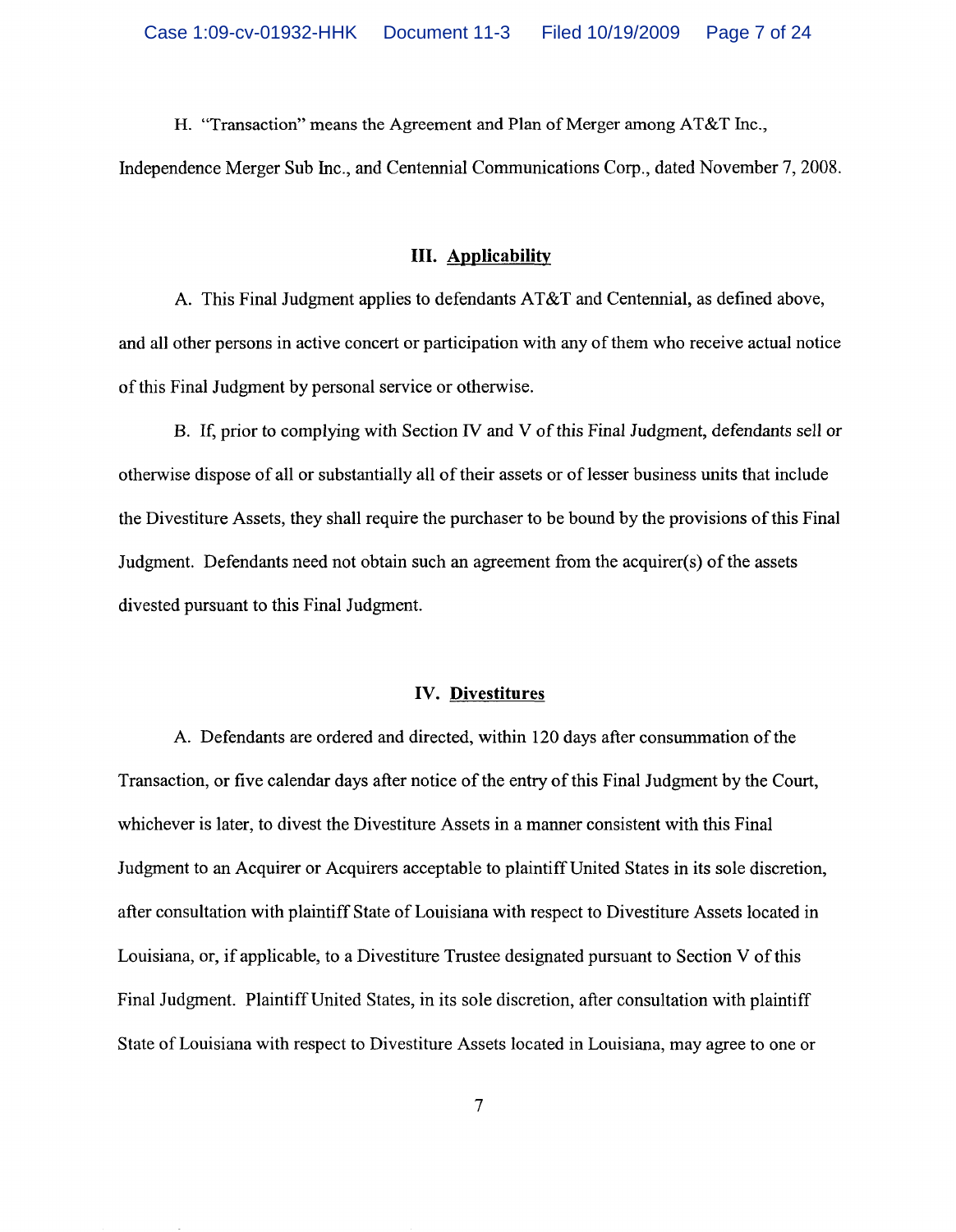more extensions of this time period not to exceed 60 calendar days in total, and shall notify the Court in such circumstances. With respect to divestiture of the Divestiture Assets by defendants or the Divestiture Trustee, if applications have been filed or are on file with the FCC within the period permitted for divestiture seeking approval to assign or transfer licenses to the Acquirer(s) of the Divestiture Assets, but an order or other dispositive action by the FCC on such applications has not been issued before the end of the period permitted for divestiture, the period shall be extended with respect to divestiture of those Divestiture Assets for which FCC approval has not been issued until five days after such approval is received. Defendants agree to use their best efforts to accomplish the divestitures set forth in this Final Judgment and to seek all necessary regulatory approvals as expeditiously as possible. This Final Judgment does not limit the FCC's exercise of its regulatory powers and process with respect to the Divestiture Assets. Authorization by the FCC to conduct the divestiture of a Divestiture Asset in a particular manner will not modify any of the requirements of this Final Judgment.

B. In accomplishing the divestitures ordered by this Final Judgment, defendants shall promptly make known, if they have not already done so, by usual and customary means, the availability of the Divestiture Assets. Defendants shall inform any person making inquiry regarding a possible purchase of the Divestiture Assets that they are being divested pursuant to this Final Judgment and provide that person with a copy of this Final Judgment. Defendants shall offer to furnish to all prospective Acquirers, subject to customary confidentiality assurances, all information and documents relating to the Divestiture Assets customarily provided in a due diligence process except such information or documents subject to the attorney-client or work product privileges. Defendants shall make available such information to

8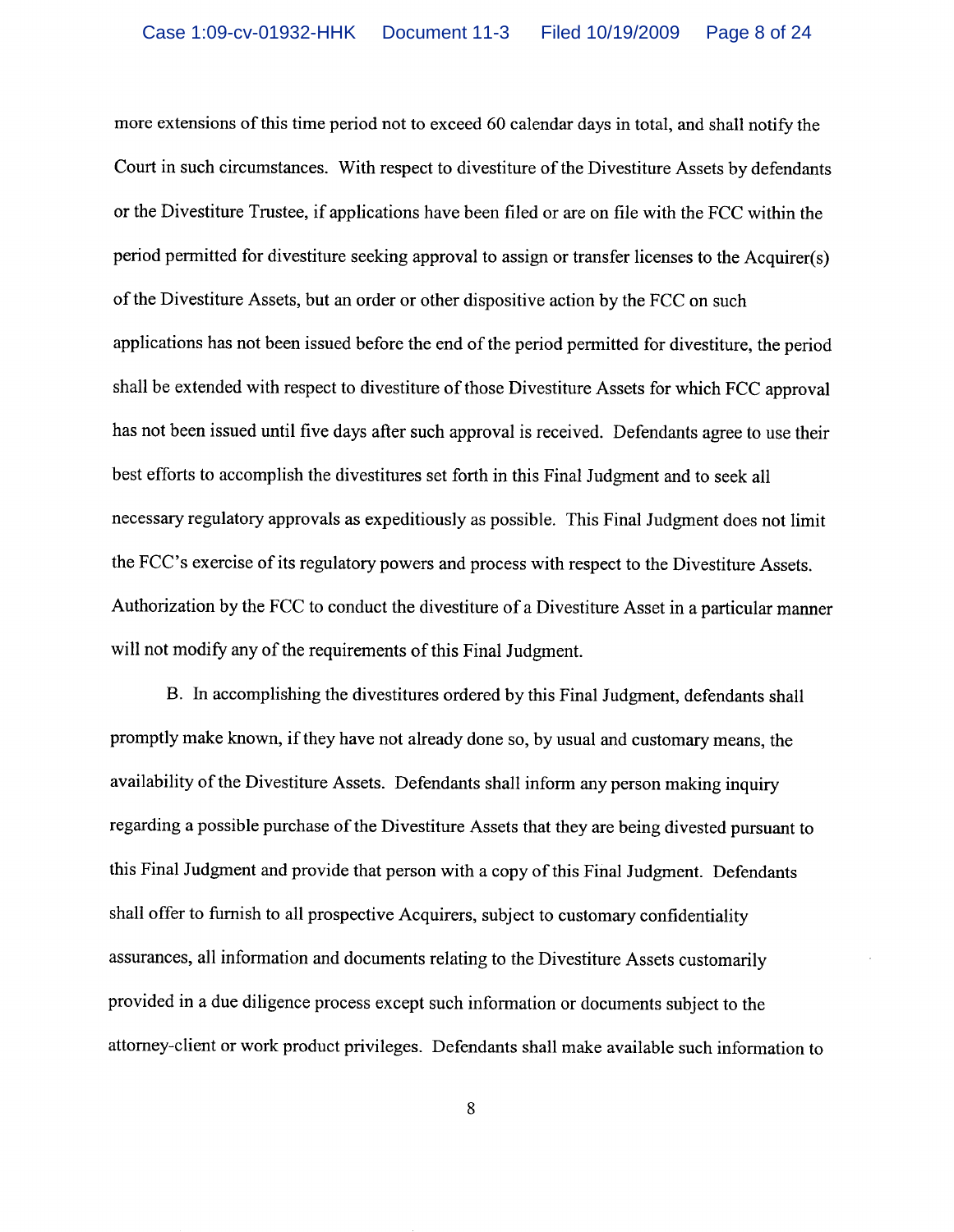plaintiffs at the same time that such information is made available to any other person.

Notwithstanding the provisions of this paragraph, with the consent of plaintiff United States in its sole discretion, after consultation with plaintiff State of Louisiana with respect to Divestiture Assets located in Louisiana, the defendants may enter into exclusive negotiations to sell all or any part of the Divestiture Assets and may limit their obligations under this paragraph to the provision of information to a single potential buyer for the duration of those negotiations.

C. Defendants shall provide the Acquirer(s) and plaintiffs information relating to the personnel involved in the operation, development, and sale or license of the Divestiture Assets to enable the Acquirer(s) to make offers of employment. Defendants will not interfere with any negotiations by the Acquirer(s) to employ any defendant employee whose primary responsibility is the operation, development, or sale or license of the Divestiture Assets.

D. Defendants shall permit prospective Acquirers of the Divestiture Assets to have reasonable access to personnel and to make inspections of the Divestiture Assets; access to any and all environmental, zoning, and other permit documents and information; and access to any and all financial, operational, and other documents and information customarily provided as part of a due diligence process.

E. Defendants shall warrant to the Acquirer(s) that (1) the Divestiture Assets will be operational on the date of sale, and (2) every wireless spectrum license that relates to the mobile wireless telecommunications services business being divested is in full force and effect on the date of sale.

F. Defendants shall not take any action that will impede in any way the permitting, licensing, operation, or divestiture of the Divestiture Assets.

9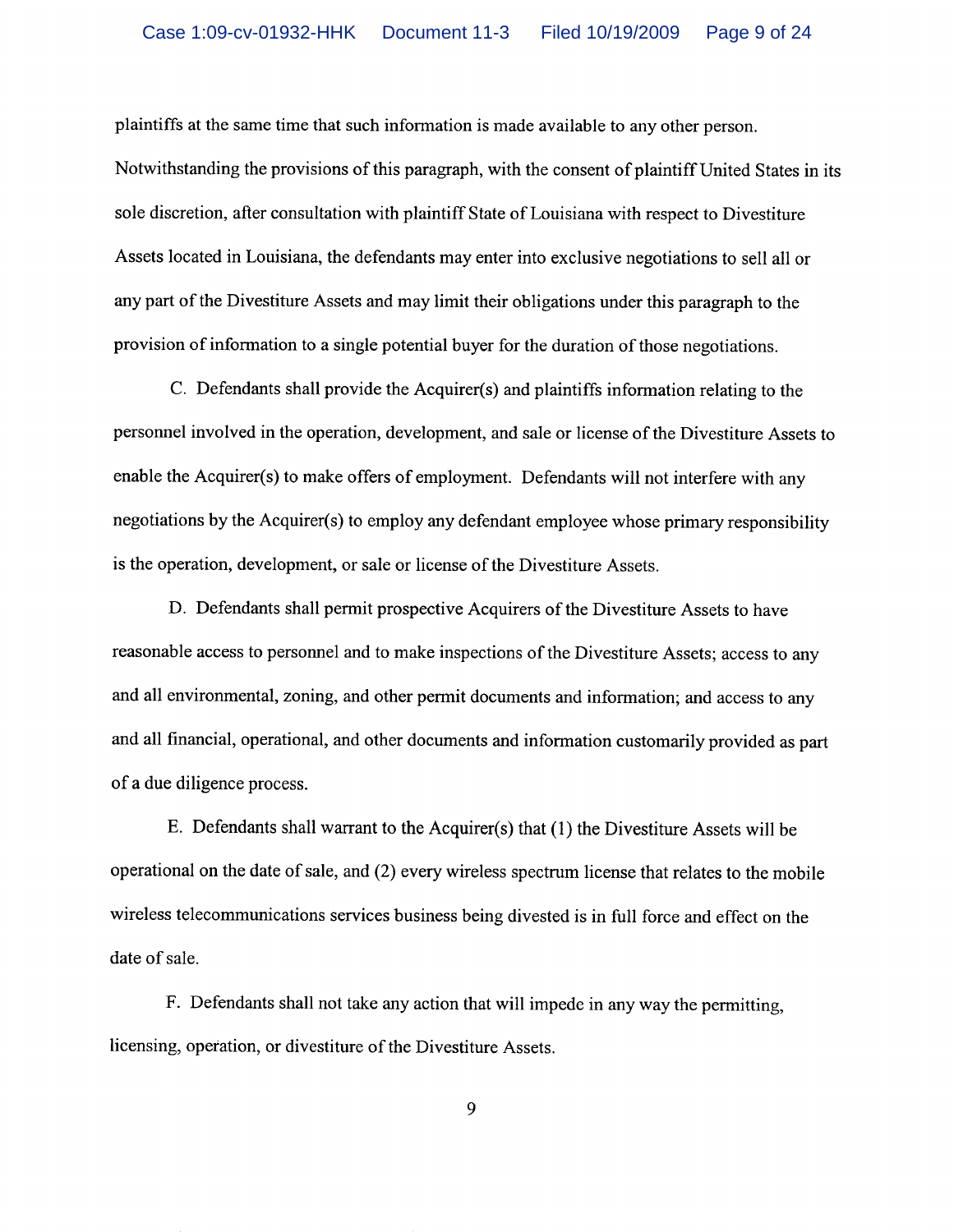G. Defendants shall warrant to the Acquirer(s) of the Divestiture Assets that there are no material defects in the environmental, zoning, licensing or other permits pertaining to the operation of each asset and that following the sale of the Divestiture Assets, defendants will not undertake, directly or indirectly, any challenges to the environmental, zoning, licensing or other permits relating to the operation of the Divestiture Assets.

H. Unless plaintiff United States, in its sole discretion, after consultation with plaintiff State of Louisiana with respect to Divestiture Assets located in Louisiana, otherwise consents in writing, the divestitures pursuant to Section IV, or by a Divestiture Trustee appointed pursuant to Section V, of this Final Judgment, shall include the entire Divestiture Assets, and shall be accomplished in such a way as to satisfy plaintiff United States in its sole discretion that these assets can and will be used by the Acquirer(s) as part of a viable, ongoing business engaged in the provision of mobile wireless telecommunications services. The divestiture of the Divestiture Assets, whether pursuant to Section IV or Section V of this Final Judgment:

1) shall be made to an Acquirer or Acquirers that, in plaintiff United States's sole judgment, after consultation with plaintiff State of Louisiana with respect to Divestiture Assets located in Louisiana, has the intent and capability (including the necessary managerial, operational, technical, and financial capability) of competing effectively in the provision of mobile wireless telecommunications services; and

2) shall be accomplished so as to satisfy plaintiff United States in its sole discretion, after consultation with plaintiff State of Louisiana with respect to Divestiture Assets located in Louisiana, that none of the terms of any agreement between an Acquirer(s) and defendants shall give defendants the ability unreasonably to raise the Acquirer's costs, to lower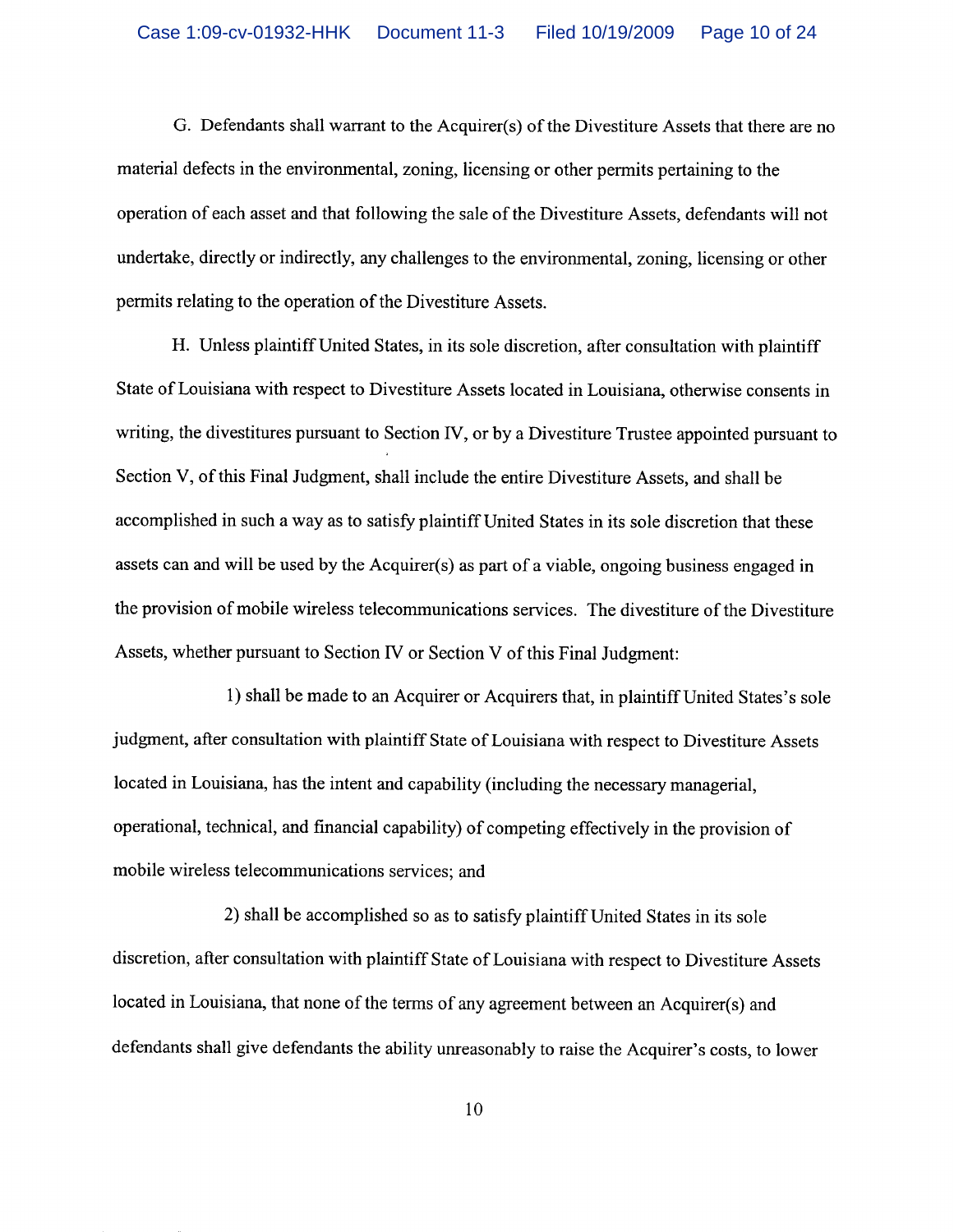the Acquirer's efficiency, or otherwise to interfere with the ability of the Acquirer to compete effectively.

I. The Divestiture Assets listed in each numbered subsection below shall be divested together to a single Acquirer, provided that it is demonstrated to the sole satisfaction of plaintiff United States, after consultation with plaintiff State of Louisiana with respect to Divestiture Assets located in Louisiana, that the Divestiture Assets will remain viable and the divestiture of such assets will remedy the competitive harm alleged in the Complaint:

> 1) Northern Louisiana a) Alexandria MSA (CMA 205); b) LA RSA 3 (CMA 456);

2) Southern Louisiana

a) Lafayette MSA (CMA 174);

- b) LA RSA  $5$  (CMA 458);
- c) LA RSA  $6$  (CMA 459);
- d) LA RSA 7 (CMA 460); and

3) Mississippi

- a) MS RSA 8 (CMA 500);
- b) MS RSA 9 (CMA 501).

Further, if defendants are required to divest Centennial's mobile wireless telecommunications services business in Lake Charles MSA (CMA 197) as part of the Divestiture Assets, these assets must be divested to the Acquirer of the Southern Louisiana Divestiture Assets as defined in the second numbered subsection above. In addition to the foregoing, nothing in this section shall be construed as limiting the ability of an Acquirer to purchase the assets in more than one numbered subsection, and defendants shall be required to consider bids from potential acquirers that are contingent on the acquisition of all of the assets in more than one of the numbered subsections. With the written approval of plaintiff United States, in its sole discretion, after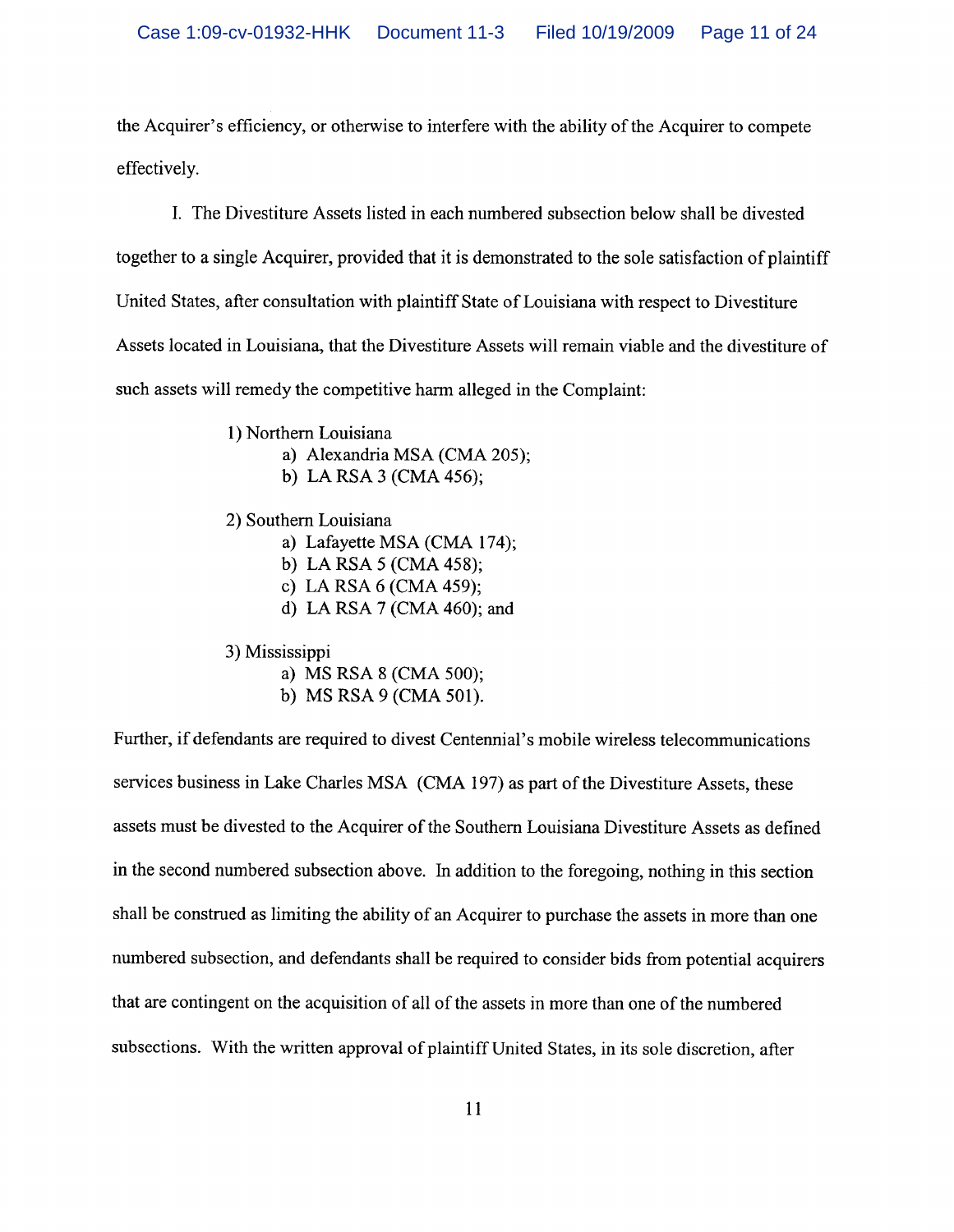consultation with plaintiff State of Louisiana with respect to Divestiture Assets located in Louisiana, defendants or the Divestiture Trustee may sell, to a single acquirer, fewer than all of the assets contained in the numbered subsections above, to facilitate prompt divestiture to an acceptable Acquirer(s).

J. At the option of the Acquirer(s) of the Divestiture Assets, defendants shall enter into a contract for transition services customarily provided in connection with the sale of a business providing mobile wireless telecommunications services or intellectual property licensing sufficient to meet all or part of the needs of the Acquirer(s) for a period of up to one year. Plaintiff United States, in its sole discretion, may agree to one or more three- to six-month extensions of this one-year time period upon providing notice to the Court. The terms and conditions of any contractual arrangement meant to satisfy this provision must be reasonably related to market conditions.

K. To the extent that the Divestiture Assets use intellectual property, as required to be identified by Section II.D, that cannot be transferred or assigned without the consent of the licensor or other third parties, defendants shall use their best efforts to obtain those consents.

#### V. Appointment of Divestiture Trustee

A. If defendants have not divested the Divestiture Assets within the time period specified in Section IV.A, defendants shall notify plaintiff United States, and with respect to the Divestiture Assets in Louisiana plaintiff State of Louisiana, of that fact in writing, specifically identifying the Divestiture Assets that have not been divested. Upon application of plaintiff United States, and after consultation with plaintiff State of Louisiana with respect to Divestiture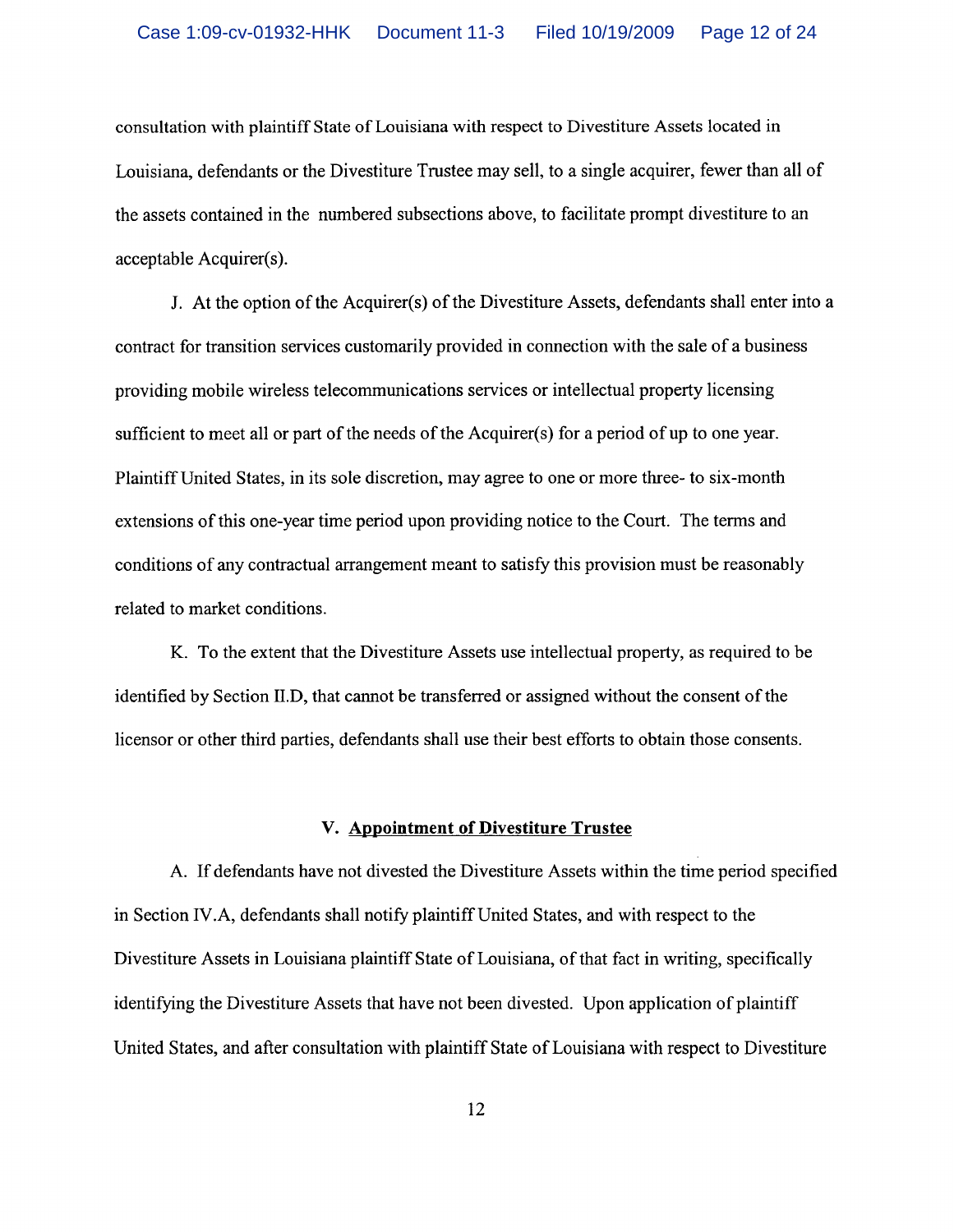Assets located in Louisiana, the Court shall appoint a Divestiture Trustee selected by plaintiff United States and approved by the Court to effect the divestiture of the Divestiture Assets. The Divestiture Trustee will have all the rights and responsibilities of the Management Trustee who may be appointed pursuant to the Preservation of Assets Stipulation and Order, and will be responsible for:

- $(1)$ accomplishing divestiture of all Divestiture Assets transferred to the Divestiture Trustee from defendants, in accordance with the terms of this Final Judgment, to an Acquirer(s) approved by plaintiff United States, in its sole discretion, after consultation with plaintiff State of Louisiana with respect to Divestiture Assets located in Louisiana, under Section IV.A of this Final Judgment; and
- $(2)$ exercising the responsibilities of the licensee of any transferred Divestiture Assets, and controlling and operating any transferred Divestiture Assets, to ensure that the businesses remain ongoing, economically viable competitors in the provision of mobile wireless telecommunications services, until they are divested to an Acquirer(s), and the Divestiture Trustee shall agree to be bound by this Final Judgment.

B. Defendants shall submit a proposed trust agreement ("Trust Agreement") to plaintiff United States, which must be consistent with the terms of this Final Judgment and which must receive approval by plaintiff United States in its sole discretion, after consultation with plaintiff State of Louisiana with respect to Divestiture Assets located in Louisiana, who shall communicate to defendants within 10 business days its approval or disapproval of the proposed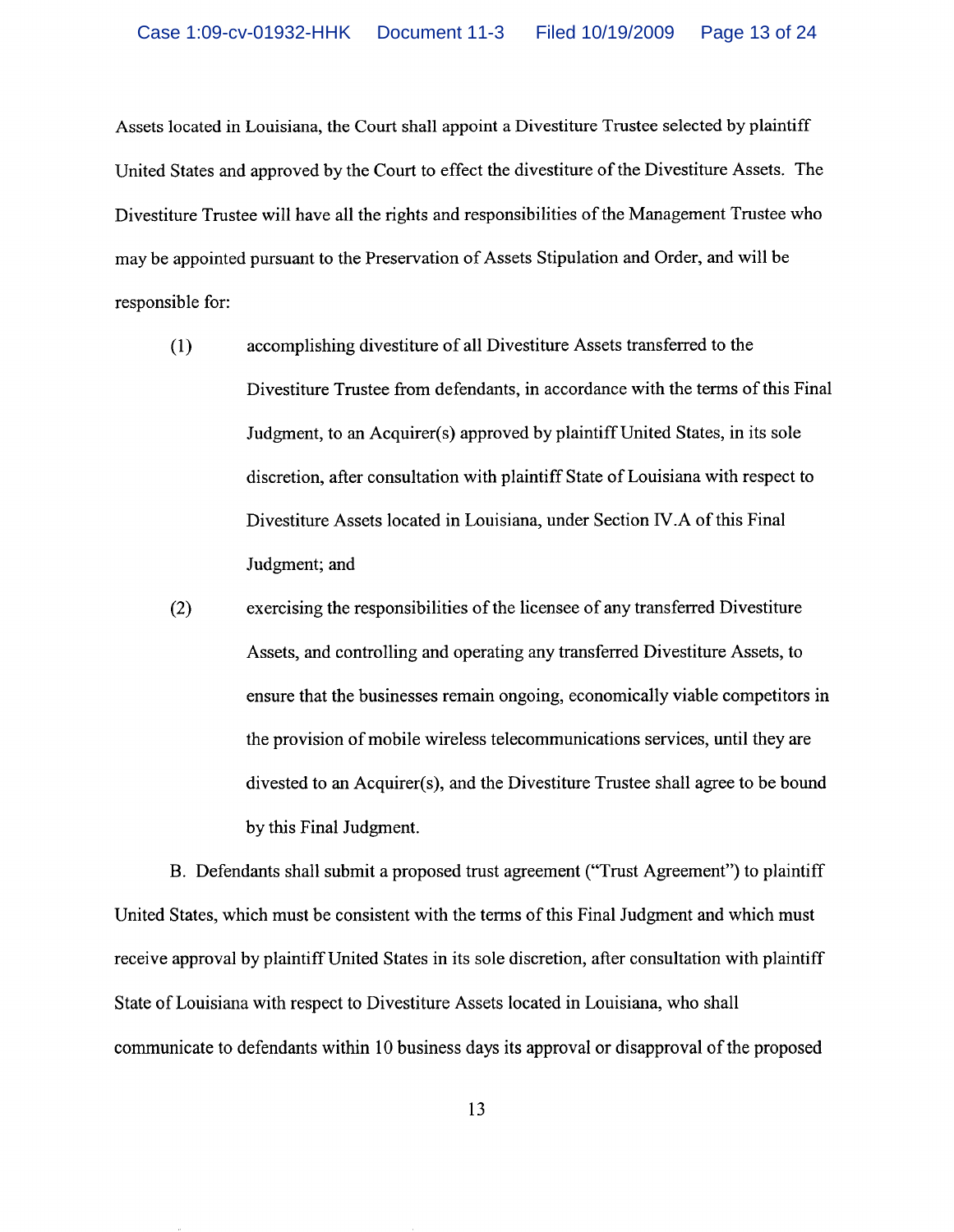Trust Agreement, and which must be executed by the defendants and the Divestiture Trustee within five business days after approval by plaintiff United States.

C. After obtaining any necessary approvals from the FCC for the assignment of the licenses of the Divestiture Assets to the Divestiture Trustee, defendants shall irrevocably divest the remaining Divestiture Assets to the Divestiture Trustee, who will own such assets (or own the stock of the entity owning such assets, if divestiture is to be effected by the creation of such an entity for sale to Acquirer) and control such assets, subject to the terms of the approved Trust Agreement.

D. After the appointment of a Divestiture Trustee becomes effective, only the Divestiture Trustee shall have the right to sell the Divestiture Assets. The Divestiture Trustee shall have the power and authority to accomplish the divestiture to an Acquirer(s) acceptable to plaintiff United States, in its sole judgment, after consultation with plaintiff State of Louisiana with respect to Divestiture Assets located in Louisiana, at such price and on such terms as are then obtainable upon reasonable effort by the Divestiture Trustee, subject to the provisions of Sections IV, V, and VI of this Final Judgment, and shall have such other powers as this Court deems appropriate. Subject to Section V.G of this Final Judgment, the Divestiture Trustee may hire at the cost and expense of defendants the Management Trustee appointed pursuant to the Preservation of Assets Stipulation and Order and any investment bankers, attorneys or other agents, who shall be solely accountable to the Divestiture Trustee, reasonably necessary in the Divestiture Trustee's judgment to assist in the divestiture.

E. In addition, notwithstanding any provision to the contrary, plaintiff United States, in its sole discretion, after consultation with plaintiff State of Louisiana with respect to Divestiture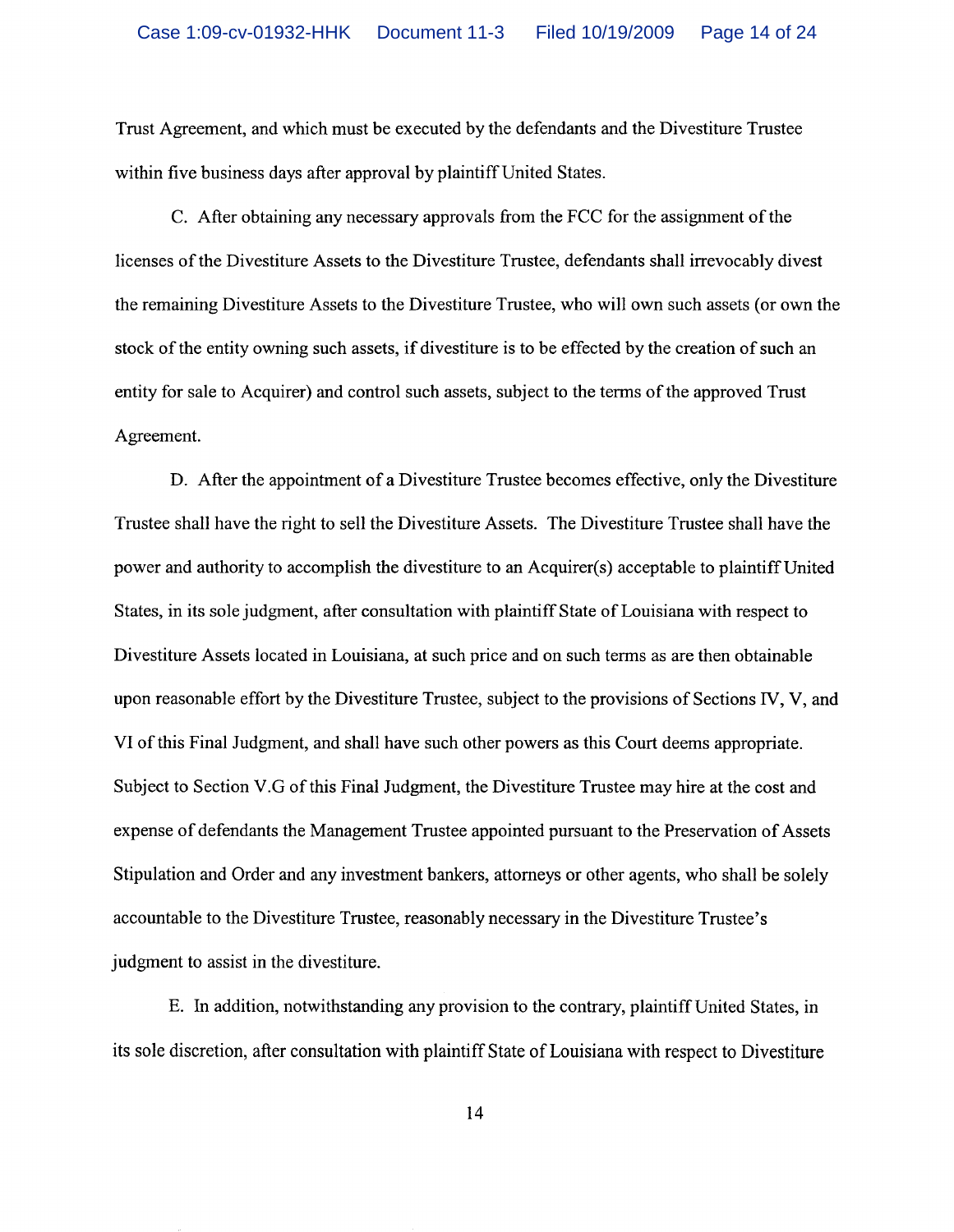Assets located in Louisiana, may 1) require defendants to include additional assets, and 2) with the written approval of plaintiff United States, allow defendants to substitute substantially similar assets, which substantially relate to the Divestiture Assets to be divested by the Divestiture Trustee.

F. Defendants shall not object to a sale by the Divestiture Trustee on any ground other than the Divestiture Trustee's malfeasance. Any such objections by defendants must be conveyed in writing to plaintiff United States and the Divestiture Trustee within ten calendar days after the Divestiture Trustee has provided the notice required under Section VI.

G. The Divestiture Trustee shall serve at the cost and expense of defendants, on such terms and conditions as plaintiff United States approves, and shall account for all monies derived from the sale of the assets sold by the Divestiture Trustee and all costs and expenses so incurred. After approval by the Court of the Divestiture Trustee's accounting, including fees for its services and those of any professionals and agents retained by the Divestiture Trustee, all remaining money shall be paid to defendants and the trust shall then be terminated. The compensation of the Divestiture Trustee and any professionals and agents retained by the Divestiture Trustee shall be reasonable in light of the value of the Divestiture Assets and based on a fee arrangement providing the Divestiture Trustee with an incentive based on the price and terms of the divestiture, and the speed with which it is accomplished, but timeliness is paramount.

H. Defendants shall use their best efforts to assist the Divestiture Trustee in accomplishing the required divestitures, including their best efforts to effect all necessary regulatory approvals. The Divestiture Trustee and any consultants, accountants, attorneys, and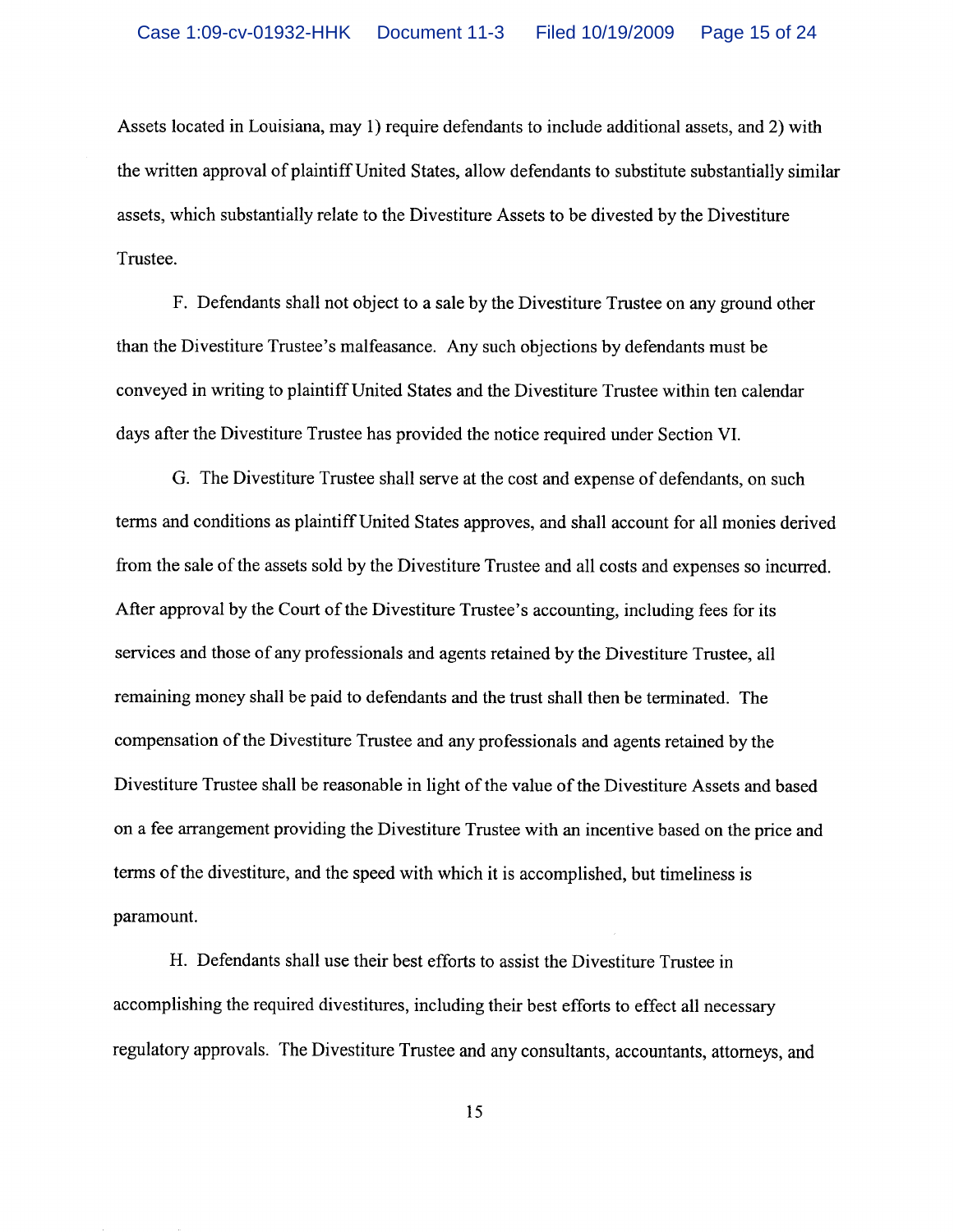other persons retained by the Divestiture Trustee shall have full and complete access to the personnel, books, records, and facilities of the businesses to be divested, and defendants shall develop financial and other information relevant to the assets to be divested as the Divestiture Trustee may reasonably request, subject to reasonable protection for trade secret or other confidential research, development, or commercial information. Defendants shall take no action to interfere with or to impede the Divestiture Trustee's accomplishment of the divestitures.

I. After a Divestiture Trustee is appointed, the Divestiture Trustee shall file monthly reports with plaintiff United States, after consultation with plaintiff State of Louisiana with respect to Divestiture Assets located in Louisiana, and the Court setting forth the Divestiture Trustee's efforts to accomplish the divestitures ordered under this Final Judgment. To the extent such reports contain information that the Divestiture Trustee deems confidential, such reports shall not be filed in the public docket of the Court. Such reports shall include the name, address, and telephone number of each person who, during the preceding month, made an offer to acquire. expressed an interest in acquiring, entered into negotiations to acquire, or was contacted or made an inquiry about acquiring, any interest in the Divestiture Assets, and shall describe in detail each contact with any such person. The Divestiture Trustee shall maintain full records of all efforts made to divest the Divestiture Assets.

J. If the Divestiture Trustee has not accomplished the divestitures ordered under the Final Judgment within six months after its appointment, the Divestiture Trustee shall promptly file with the Court a report setting forth  $(1)$  the Divestiture Trustee's efforts to accomplish the required divestitures, (2) the reasons, in the Divestiture Trustee's judgment, why the required divestitures have not been accomplished, and (3) the Divestiture Trustee's recommendations. To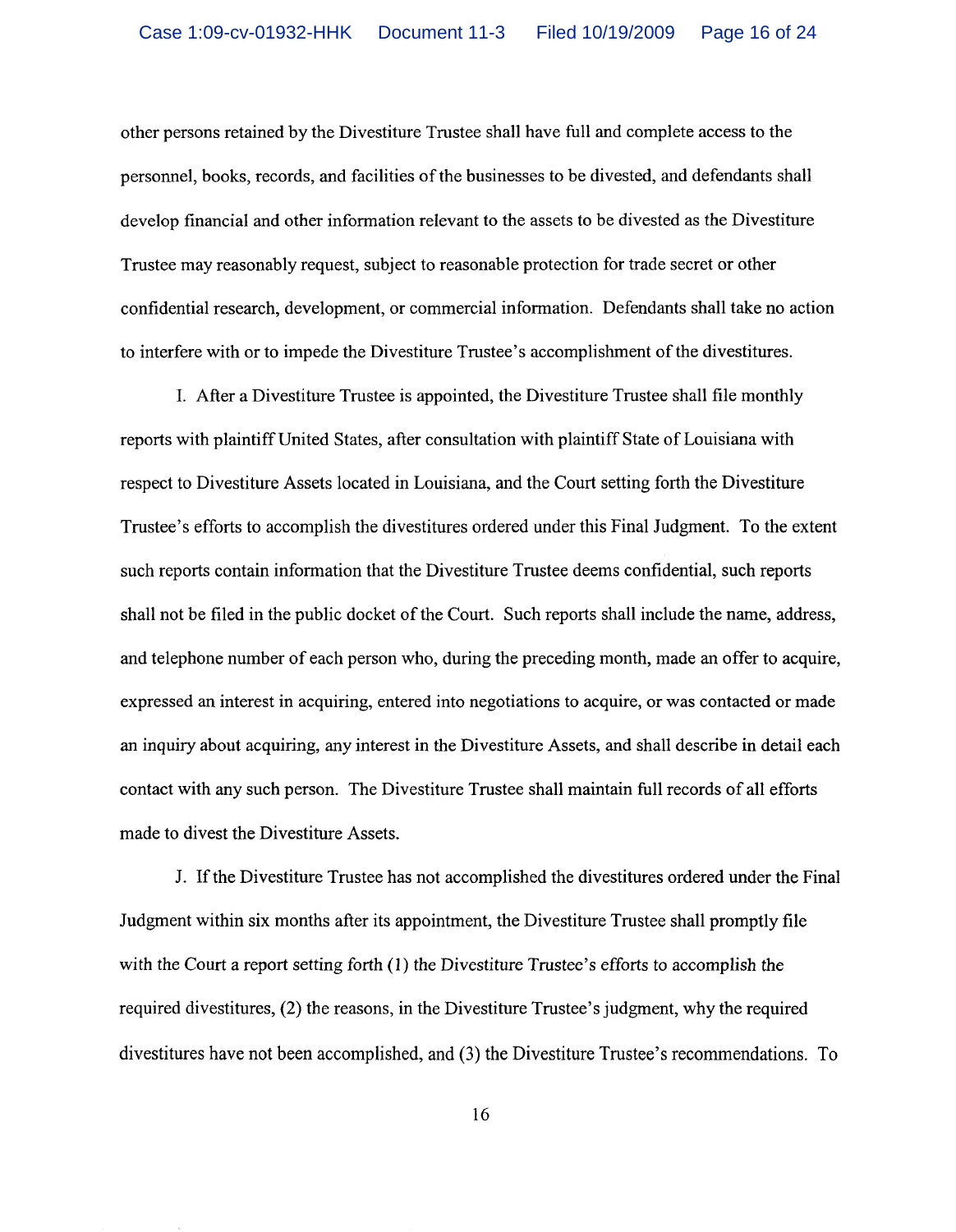the extent such reports contain information that the Divestiture Trustee deems confidential, such reports shall not be filed in the public docket of the Court. The Divestiture Trustee shall at the same time furnish such report to plaintiff United States, after consultation with plaintiff State of Louisiana with respect to Divestiture Assets located in Louisiana, who shall have the right to make additional recommendations consistent with the purpose of the trust. The Court thereafter shall enter such orders as it shall deem appropriate to carry out the purpose of the Final Judgment, which may, if necessary, include extending the trust and the term of the Divestiture Trustee's appointment by a period requested by plaintiff United States, after consultation with plaintiff State of Louisiana with respect to Divestiture Assets located in Louisiana.

K. After defendants transfer the Divestiture Assets to the Divestiture Trustee, and until those Divestiture Assets have been divested to an Acquirer or Acquirers approved by plaintiff United States pursuant to Sections IV.A and IV.H, the Divestiture Trustee shall have sole and complete authority to manage and operate the Divestiture Assets and to exercise the responsibilities of the licensee and shall not be subject to any control or direction by defendants. Defendants shall not use, or retain any economic interest in, the Divestiture Assets transferred to the Divestiture Trustee, apart from the right to receive the proceeds of the sale or other disposition of the Divestiture Assets.

L. The Divestiture Trustee shall operate the Divestiture Assets consistent with the Preservation of Assets Stipulation and Order and this Final Judgment, with control over operations, marketing, and sales. Defendants shall not attempt to influence the business decisions of the Divestiture Trustee concerning the operation and management of the Divestiture Assets, and shall not communicate with the Divestiture Trustee concerning divestiture of the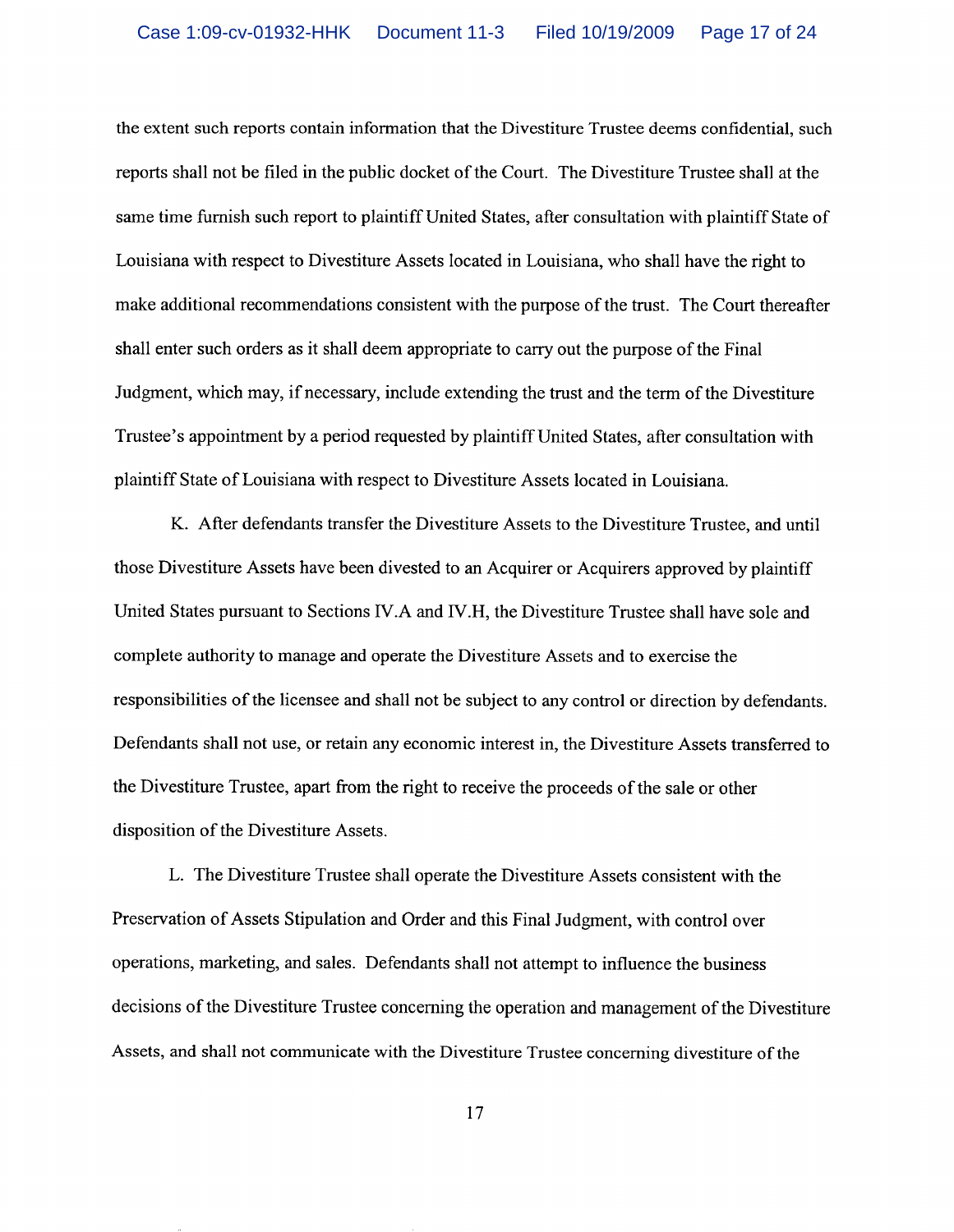Divestiture Assets or take any action to influence, interfere with, or impede the Divestiture Trustee's accomplishment of the divestitures required by this Final Judgment, except that defendants may communicate with the Divestiture Trustee to the extent necessary for defendants to comply with this Final Judgment and to provide the Divestiture Trustee, if requested to do so, with whatever resources or cooperation may be required to complete divestiture of the Divestiture Assets and to carry out the requirements of the Preservation of Assets Stipulation and Order and this Final Judgment. Except as provided in this Final Judgment and the Preservation of Assets Stipulation and Order, in no event shall defendants provide to, or receive from, the Divestiture Trustee or the mobile wireless telecommunications services businesses any nonpublic or competitively sensitive marketing, sales, pricing or other information relating to their respective telecommunications businesses.

#### VI. Notice of Proposed Divestitures

A. Within the later of two (2) business days following (i) the execution of a definitive divestiture agreement, or (ii) the filing of the Complaint in this action, defendants or the Divestiture Trustee, whichever is then responsible for effecting the divestitures required herein, shall notify plaintiff United States, and with respect to the Divestiture Assets in Louisiana. defendants shall notify plaintiff State of Louisiana, in writing of any proposed divestiture required by Section IV or V of this Final Judgment. If the Divestiture Trustee is responsible, it shall similarly notify defendants. The notice shall set forth the details of the proposed divestiture and list the name, address, and telephone number of each person not previously identified who offered or expressed an interest in or desire to acquire any ownership interest in the Divestiture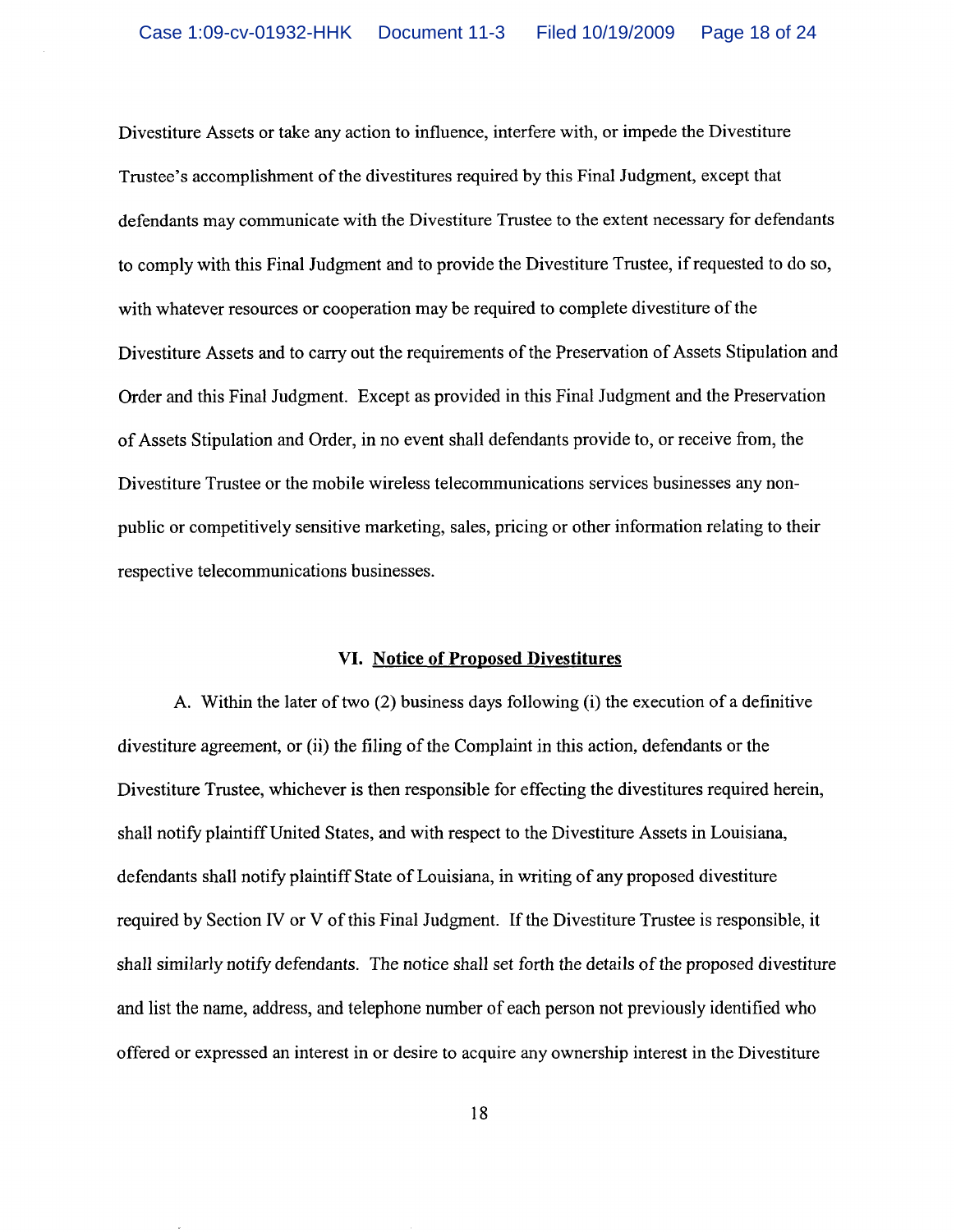Assets, together with full details of the same.

B. Within 15 calendar days of receipt of notice by plaintiff United States and plaintiff State of Louisiana if notice was given to plaintiff State of Louisiana, plaintiff United States and plaintiff State of Louisiana, if it received notice, may request from defendants, the proposed Acquirer, any other third party, or the Divestiture Trustee, if applicable, additional information concerning the proposed divestiture, the proposed Acquirer, and any other potential Acquirer. Defendants and the Divestiture Trustee shall furnish any additional information requested within 15 calendar days of the receipt of the request, unless the parties shall otherwise agree.

C. Within 30 calendar days after receipt of notice or within 20 calendar days after plaintiff United States and plaintiff State of Louisiana, if it received notice, have been provided the additional information requested from defendants, the proposed Acquirer, any third party, and the Divestiture Trustee, whichever is later, plaintiff United States, after consultation with plaintiff State of Louisiana with respect to Divestiture Assets located in Louisiana, shall provide written notice to defendants and the Divestiture Trustee, if there is one, stating whether or not it objects to the proposed divestiture. If plaintiff United States provides written notice that it does not object, the divestiture may be consummated, subject only to defendants' limited right to object to the sale under Section V.F of this Final Judgment. Absent written notice that plaintiff United States does not object to the proposed Acquirer or upon objection by plaintiff United States, a divestiture proposed under Section IV or Section V shall not be consummated. Upon objection by defendants under Section V.F, a divestiture proposed under Section V shall not be consummated unless approved by the Court.

19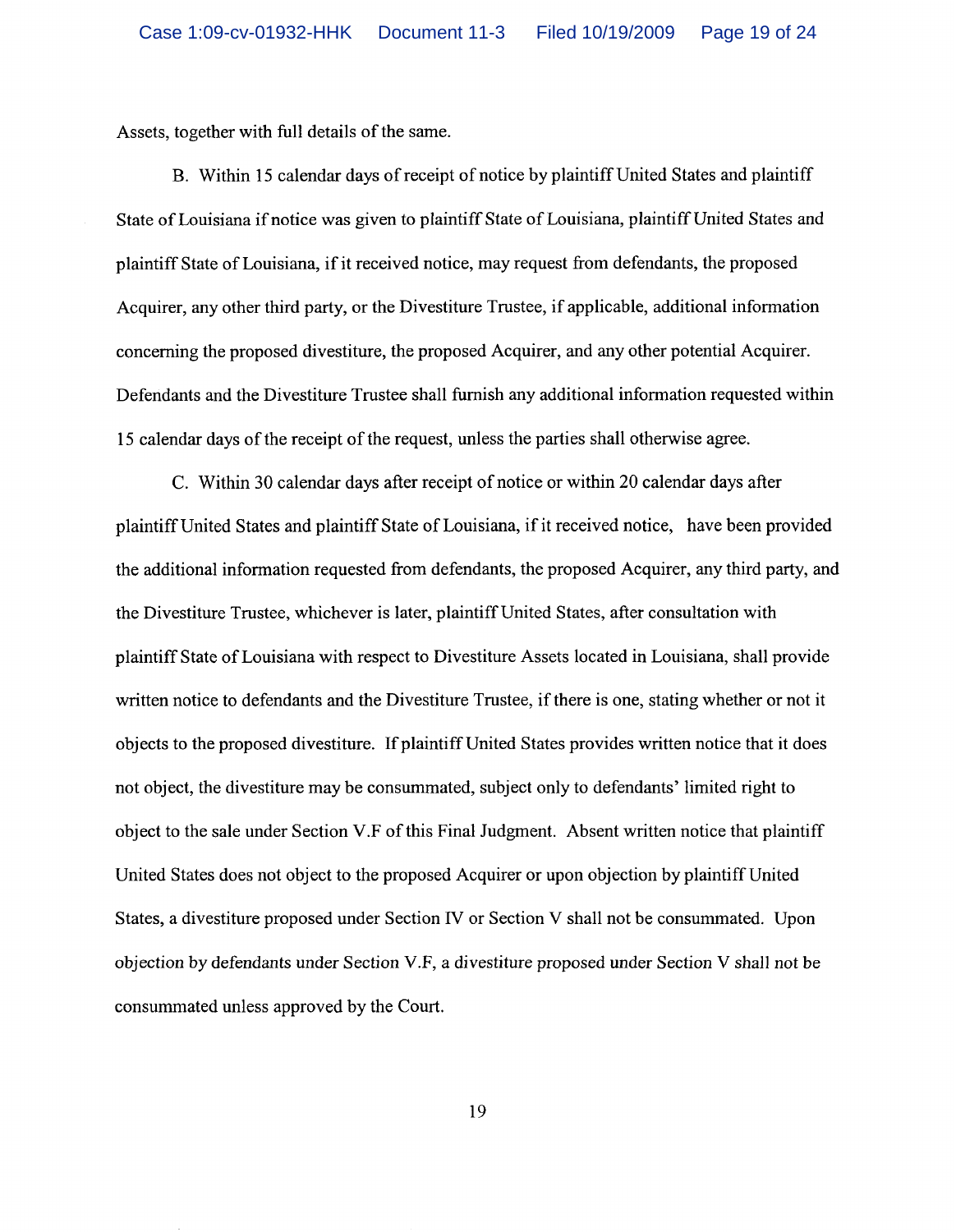#### VII. Financing

Defendants shall not finance all or any part of any divestiture made pursuant to Section IV or V of this Final Judgment.

## **VIII. Preservation of Assets**

Until the divestitures required by this Final Judgment have been accomplished, defendants shall take all steps necessary to comply with the Preservation of Assets Stipulation and Order entered by this Court and cease use of the Divestiture Assets during the period that the Divestiture Assets are managed by the Management Trustee. Defendants shall take no action that would jeopardize the divestitures ordered by this Court.

#### IX. Affidavits

A. Within 20 calendar days of the filing of the Complaint in this matter, and every 30 calendar days thereafter until the divestitures have been completed under Section IV or V, defendants shall deliver to plaintiffs an affidavit as to the fact and manner of its compliance with Section IV or V of this Final Judgment. Each such affidavit shall include the name, address, and telephone number of each person who during the preceding 30 calendar days, made an offer to acquire, expressed an interest in acquiring, entered into negotiations to acquire, or was contacted or made an inquiry about acquiring, any interest in the Divestiture Assets, and shall describe in detail each contact with any such person during that period. Each such affidavit also shall include a description of the efforts defendants have taken to solicit buyers for the Divestiture Assets, and to provide required information to prospective Acquirers, including the limitations, if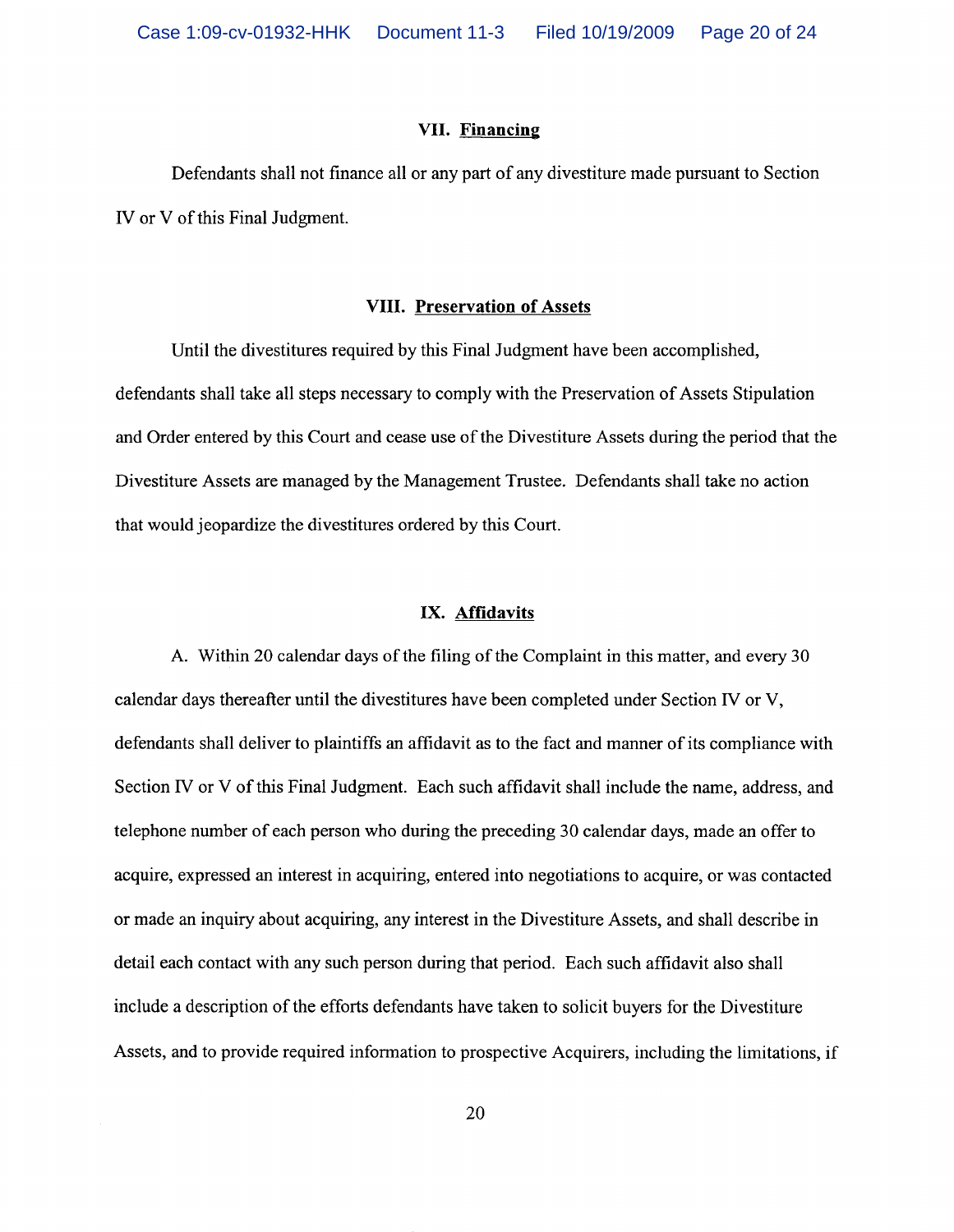any, on such information. Assuming the information set forth in the affidavit is true and complete, any objection by plaintiff United States, after consultation with plaintiff State of Louisiana with respect to Divestiture Assets located in Louisiana, to information provided by defendants, including limitation on information, shall be made within 14 calendar days of receipt of such affidavit.

B. Within 20 calendar days of the filing of the Complaint in this matter, defendants shall deliver to plaintiffs an affidavit that describes in reasonable detail all actions defendants have taken and all steps defendants have implemented on an ongoing basis to comply with Section VIII of this Final Judgment. Defendants shall deliver to plaintiffs an affidavit describing any changes to the efforts and actions outlined in defendants' earlier affidavits filed pursuant to this section within 15 calendar days after the change is implemented.

C. Defendants shall keep all records of all efforts made to preserve and divest the Divestiture Assets until one year after such divestitures have been completed.

## X. Compliance Inspection

A. For the purposes of determining or securing compliance with this Final Judgment or whether the Final Judgment should be modified or vacated, and subject to any legally recognized privilege, authorized representatives of the United States Department of Justice (including consultants and other persons retained by plaintiff United States) shall, upon written request of an authorized representative of the Assistant Attorney General in charge of the Antitrust Division, and on reasonable notice to defendants, be permitted:

access during defendants' office hours to inspect and copy, or at plaintiff  $(1)$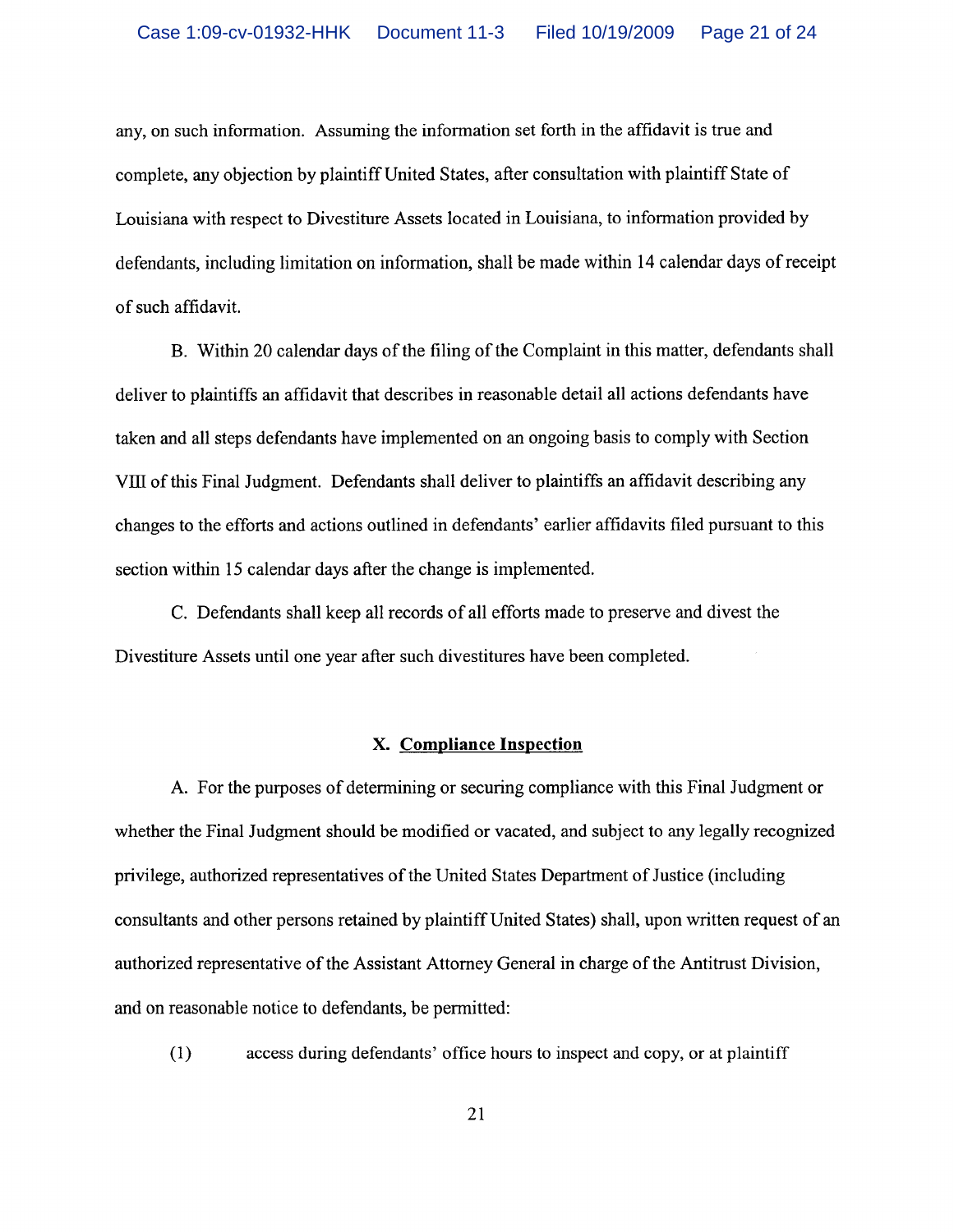United States's option, to require defendants to provide hard copy or electronic copies of, all books, ledgers, accounts, records, data and documents in the possession, custody, or control of defendants, relating to any matters contained in this Final Judgment; and

to interview, either informally or on the record, defendants' officers,  $(2)$ employees, or agents, who may have their individual counsel present, regarding such matters. The interviews shall be subject to the reasonable convenience of the interviewee and without restraint or interference by defendants.

B. Upon the written request of an authorized representative of the Assistant Attorney General in charge of the Antitrust Division, defendants shall submit written reports or response to written interrogatories, under oath if requested, relating to any of the matters contained in this Final Judgment as may be requested.

C. No information or documents obtained by the means provided in this section shall be divulged by plaintiff United States to any person other than an authorized representative of the executive branch of plaintiff United States, plaintiff State of Louisiana, or, pursuant to a customary protective order or waiver of confidentiality by defendants, the FCC, except in the course of legal proceedings to which plaintiff United States is a party (including grand jury proceedings), or for the purpose of securing compliance with this Final Judgment, or as otherwise required by law.

D. If at the time information or documents are furnished by defendants to plaintiff United States, defendants represent and identify in writing the material in any such information or documents to which a claim of protection may be asserted under Rule  $26(c)(1)(G)$  of the Federal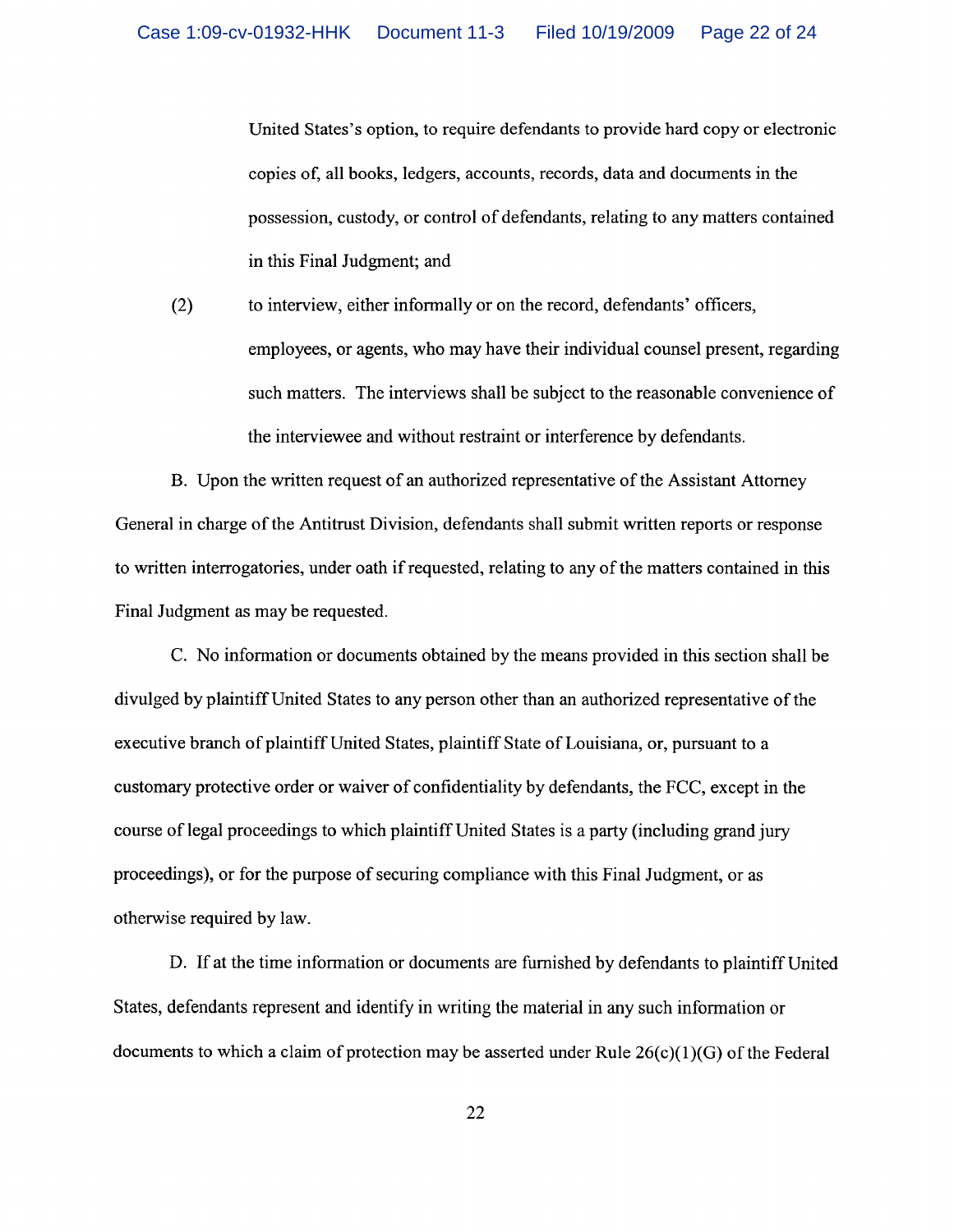Rules of Civil Procedure, and defendants mark each pertinent page of such material, "Subject to claim of protection under Rule  $26(c)(1)(G)$  of the Federal Rules of Civil Procedure," then plaintiff United States shall give defendants ten calendar days notice prior to divulging such material in any legal proceeding (other than a grand jury proceeding).

# **XI. No Reacquisition**

Defendants may not reacquire or lease any part of the Divestiture Assets during the term of this Final Judgment.

## XII. Retention of Jurisdiction

This Court retains jurisdiction to enable any party to this Final Judgment to apply to this Court at any time for further orders and directions as may be necessary or appropriate to carry out or construe this Final Judgment, to modify any of its provisions, to enforce compliance, and to punish violations of its provisions.

# XIII. Expiration of Final Judgment

Unless this Court grants an extension, this Final Judgment shall expire ten years from the date of its entry.

## XIV. Public Interest Determination

Entry of this Final Judgment is in the public interest. The parties have complied with the requirements of the Antitrust Procedures and Penalties Act, 15 U.S.C. § 16, including making